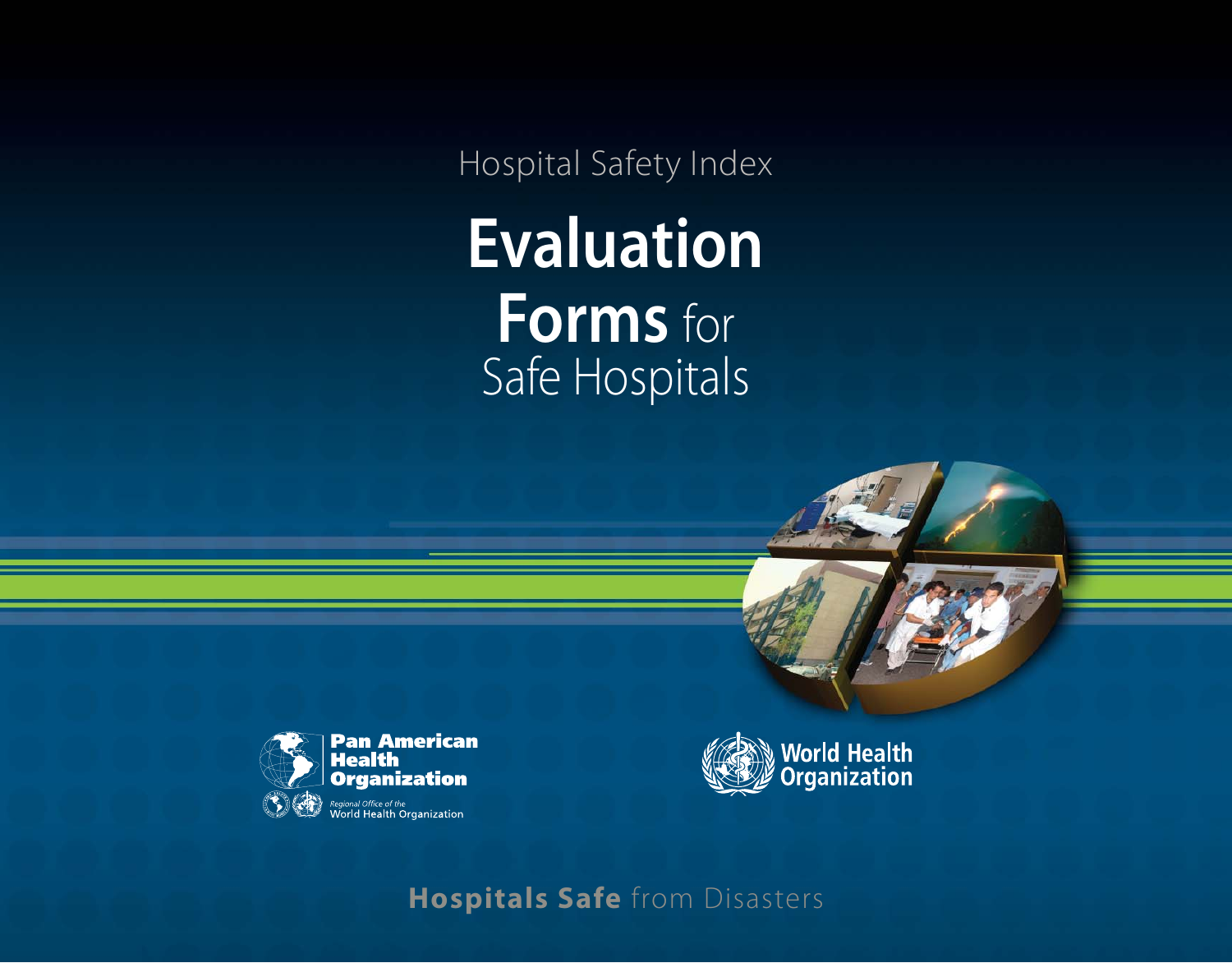Series Hospitals Safe from Disasters, N° 2

Hospital Safety Index

# **Evaluation Forms** for Safe Hospitals





Washington DC, 2008 © Pan American Health Organization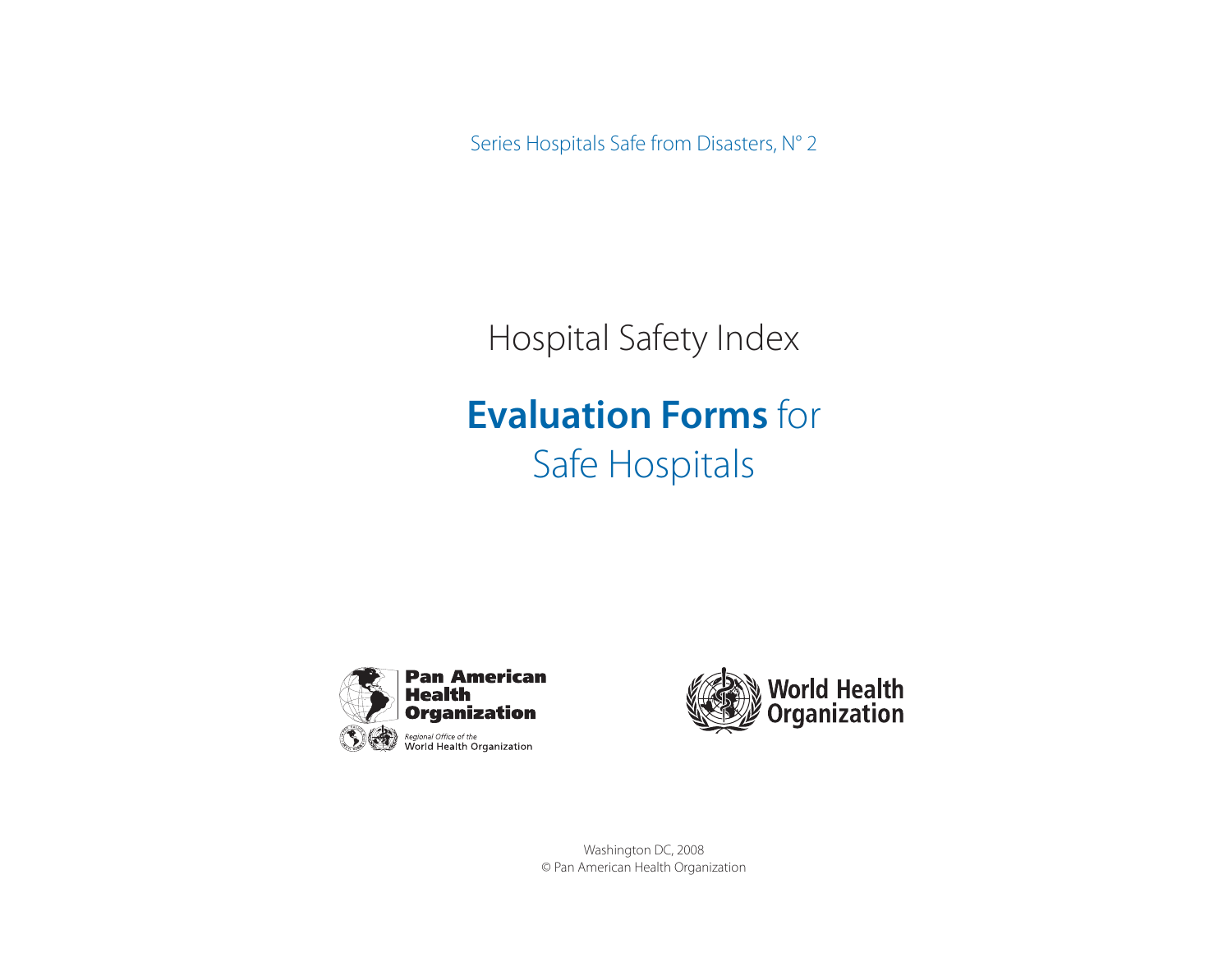PAHO HQ Library Cataloguing-in-Publication Pan American Health Organization Hospital Safety Index: Evaluation Forms for Safe Hospitals Washington, D.C.: PAHO, © 2008 34 p.-- (Series Hospitals Safe from Disasters, 2) ISBN 978 92 75 13257 9

I. Title II. (Series)

1. HOSPITALS

2. DATA COLLECTION

3. LISTS

4. RISK MEASUREMENT

5. CONTROL OF FORMS AND REGISTRIES

6. DAMAGE ASSESSMENT METHODOLOGIES

NLM WX 185

© Pan American Health Organization, 2008

A publication of the Area on Emergency Preparedness and Disaster Relief of the Pan American Health Organization, Regional Office of the World Health Organization (PAHO/WHO).

The views expressed, the recommendations made, and the terms employed in this publication do not necessarily reflect the current criteria or policies of PAHO/WHO or of its Member States.

The Pan American Health Organization welcomes requests for permission to reproduce or translate, in part or in full, this publication. Applications and inquiries should be addressed to the Area on Emergency Preparedness and Disaster Relief, Pan American Health Organization, 525 Twenty-third Street, N.W., Washington, D.C. 20037, USA; fax (202) 775-4578; e-mail: disaster-publications@paho.org.

This publication has been made possible through the financial support of the Division of Humanitarian Assistance, Peace and Security of the Canadian International Development Agency (HAPS/CIDA) and the Office of Foreign Disaster Assistance of the United States Agency for International Development (OFDA/USAID).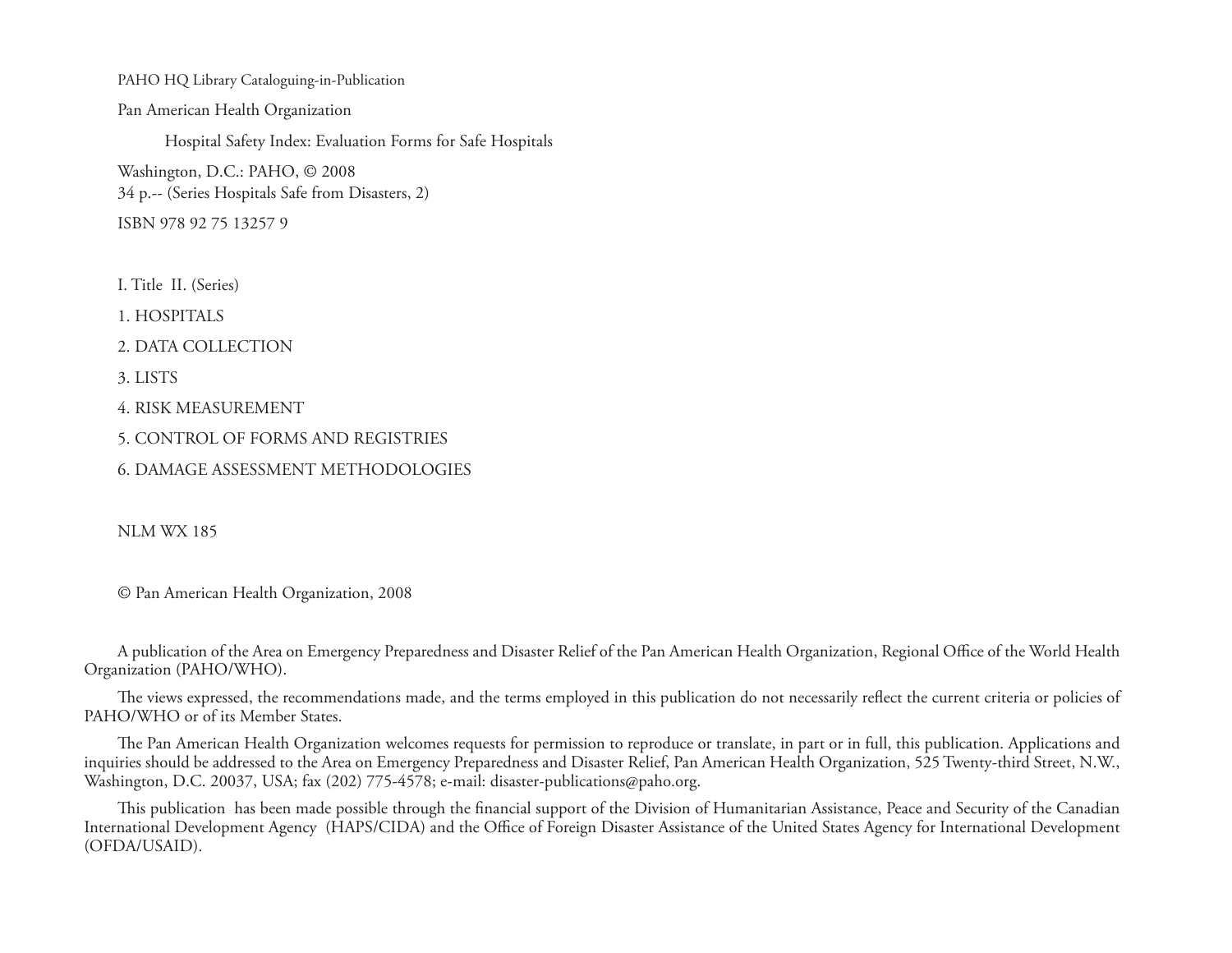## **Form 1**

## **General Information About the Health Facility**

### **Please note:**

- 1 This information must be completed by the health facility, preferably by the hospital disaster committee in the facility to be evaluated.
- 2 If necessary, you may photocopy this form or print additional copies from the CD-ROM included in the folder.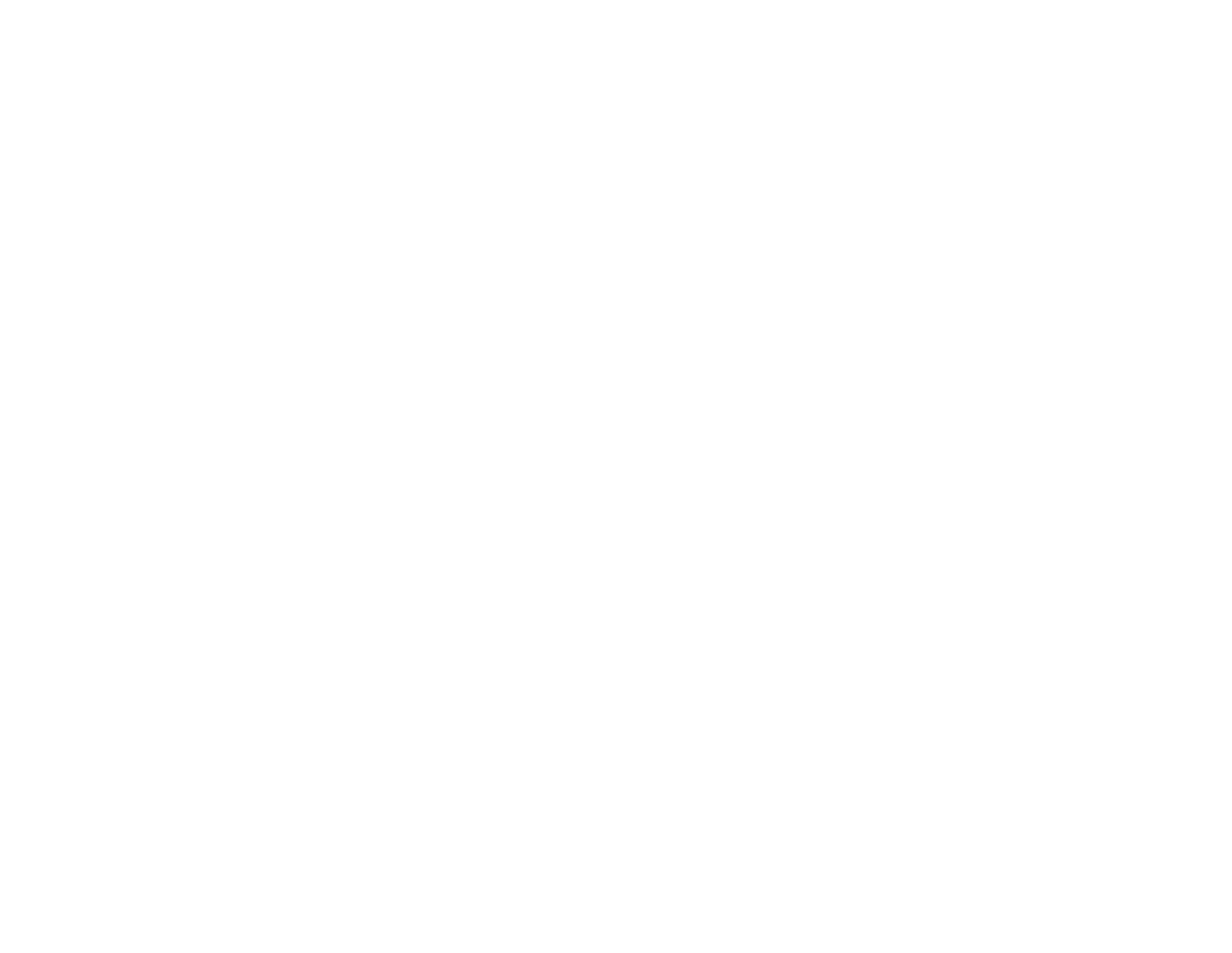### **GENERAL INFORMATION ABOUT THE HEALTH FACILITY**

| 7. Description of the institution (general aspects, institution to which it belongs, type of establishment, place in the network of health services, type of struc- |
|---------------------------------------------------------------------------------------------------------------------------------------------------------------------|
|                                                                                                                                                                     |
|                                                                                                                                                                     |
|                                                                                                                                                                     |
|                                                                                                                                                                     |
|                                                                                                                                                                     |
|                                                                                                                                                                     |
|                                                                                                                                                                     |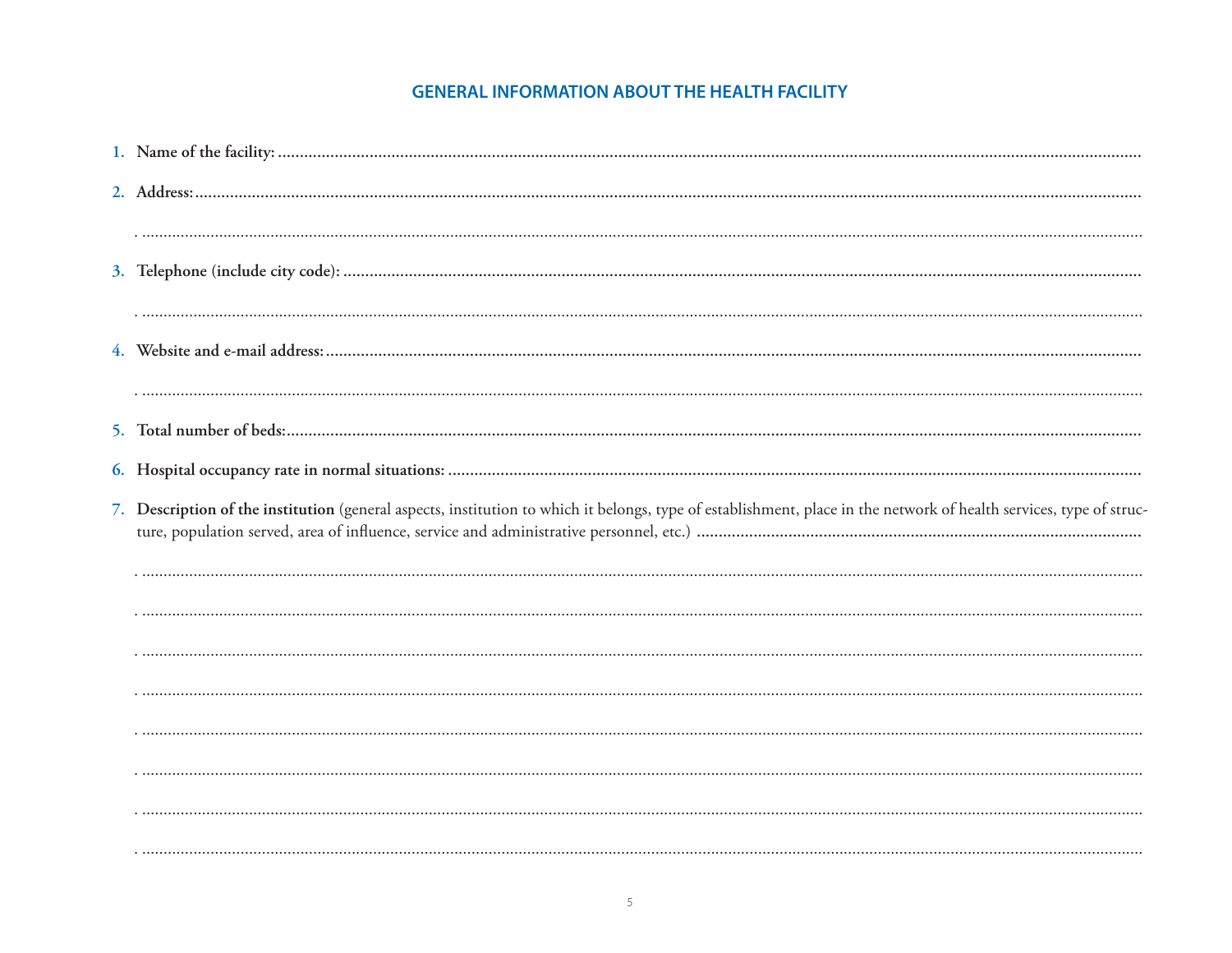### 8. Physical distribution

List and briefly describe the main buildings in the facility. Provide a diagram in the box below of the physical distribution of the services and the facility's surroundings. Use additional pages, if necessary.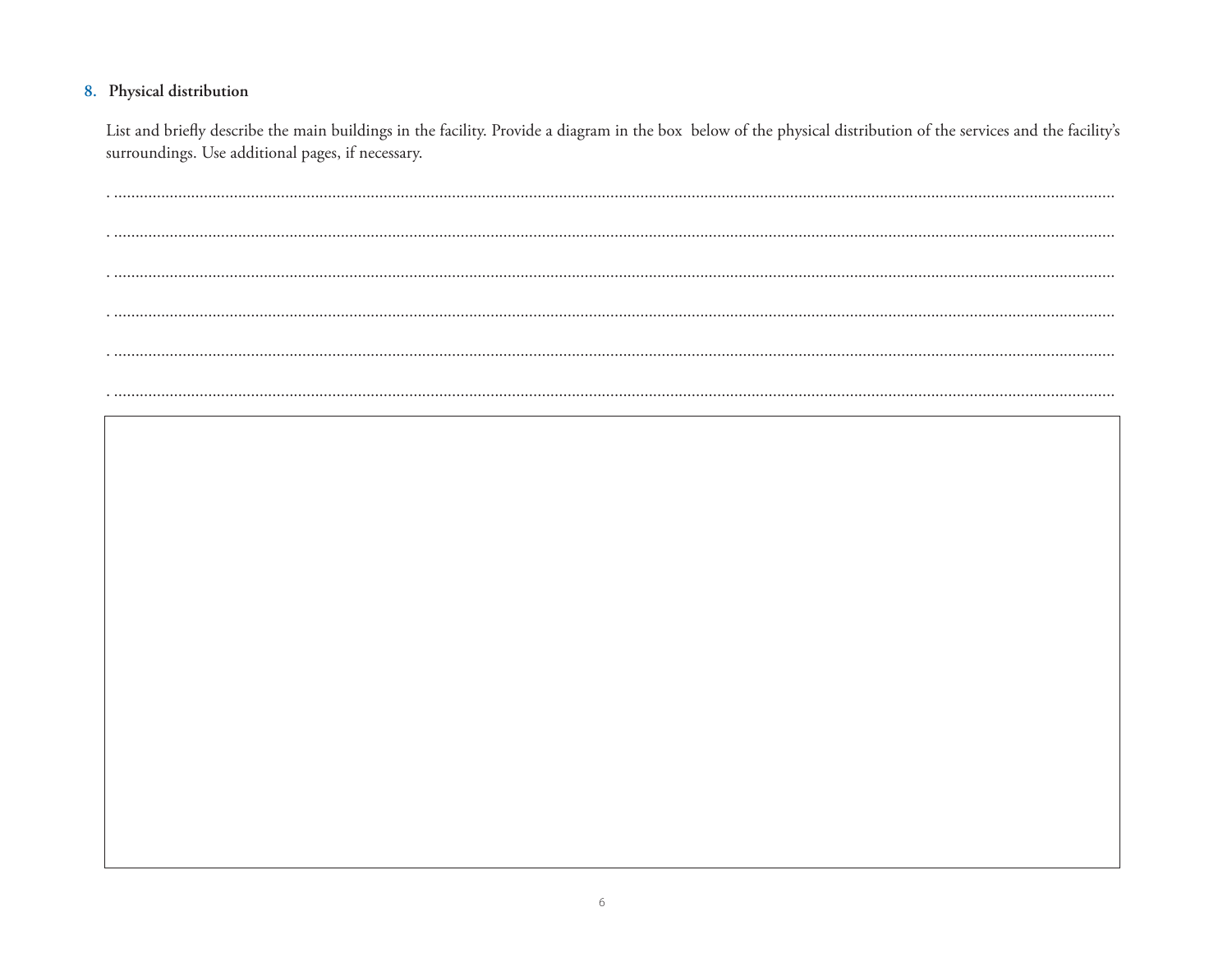### **9. Hospital capacity**

 Indicate the total number of beds and capacity to expand service in emergencies, according to the hospital's organization (by department or specialized services):

a. Internal medicine

| <b>Department or service</b>  | Number of<br>beds | Additional<br>capacity | <b>Observations</b> |
|-------------------------------|-------------------|------------------------|---------------------|
| General medicine              |                   |                        |                     |
| Pediatrics                    |                   |                        |                     |
| Cardiology                    |                   |                        |                     |
| Pneumology                    |                   |                        |                     |
| Neurology                     |                   |                        |                     |
| Endocrinology                 |                   |                        |                     |
| Hematology                    |                   |                        |                     |
| Gastroenterology              |                   |                        |                     |
| Dermatology                   |                   |                        |                     |
| Physiology and rehabilitation |                   |                        |                     |
| Psychiatry                    |                   |                        |                     |
| Others, specify               |                   |                        |                     |
| Others, specify               |                   |                        |                     |
| Others, specify               |                   |                        |                     |
| Total                         |                   |                        |                     |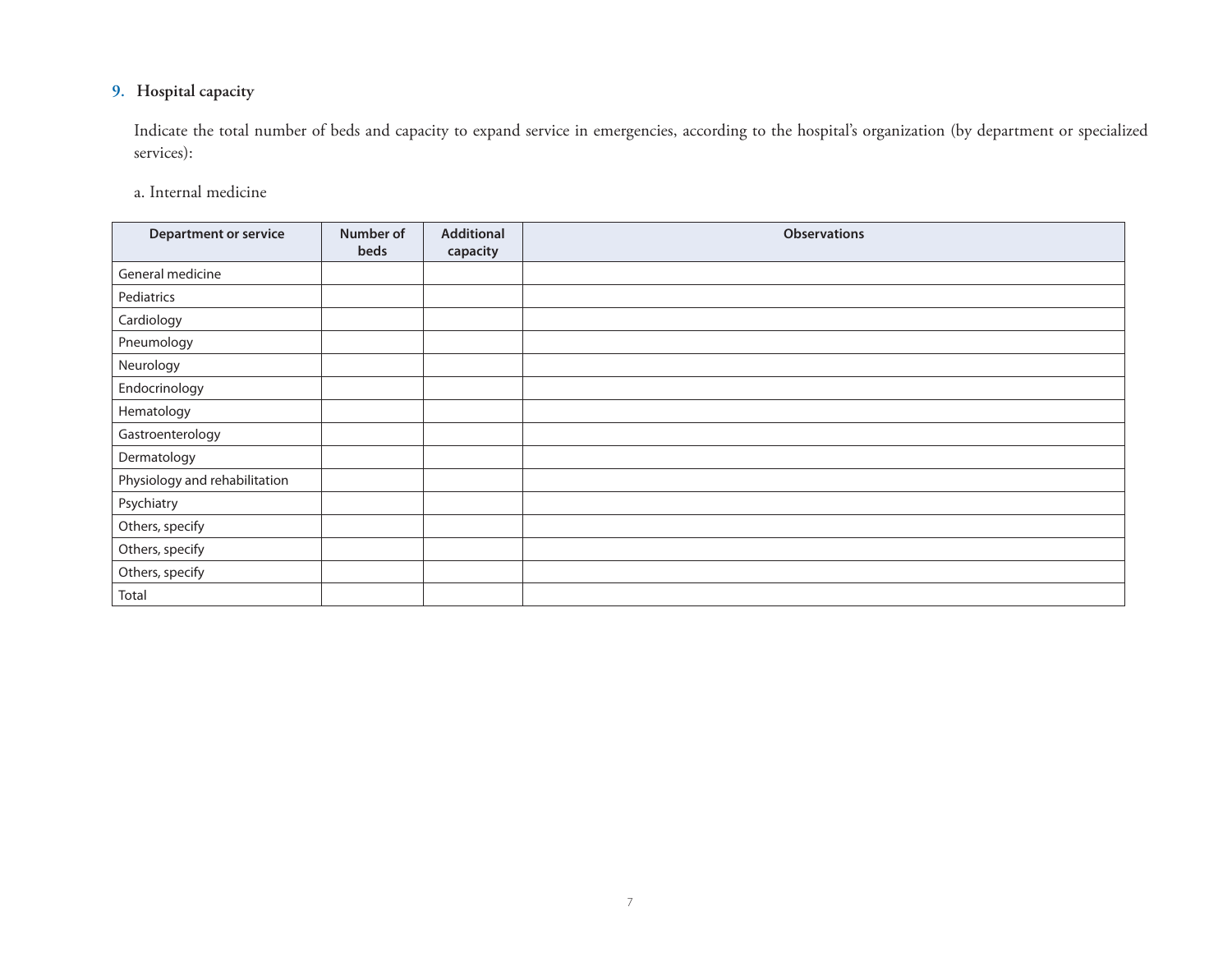### b. Surgery

| <b>Departament or service</b> | Number of<br>beds | <b>Additional</b><br>capacity | <b>Observations</b> |
|-------------------------------|-------------------|-------------------------------|---------------------|
| General surgery               |                   |                               |                     |
| Obstetrics and gynecology     |                   |                               |                     |
| Orthopedics and traumatology  |                   |                               |                     |
| Urology                       |                   |                               |                     |
| Otolaryngology                |                   |                               |                     |
| Ophtalmology                  |                   |                               |                     |
| Neurosurgery                  |                   |                               |                     |
| Plastic surgery               |                   |                               |                     |
| Cardiovascular surgery        |                   |                               |                     |
| Others, specify               |                   |                               |                     |
| <b>Total</b>                  |                   |                               |                     |

c. Intensive Care Unit (ICU)

| <b>Departament or service</b> | Number of<br>beds | Additional<br>capacity | <b>Observations</b> |
|-------------------------------|-------------------|------------------------|---------------------|
| General intensive care        |                   |                        |                     |
| General intermediate care     |                   |                        |                     |
| Cardiovascular ICU            |                   |                        |                     |
| Pediatrics ICU                |                   |                        |                     |
| Others, specify               |                   |                        |                     |
| <b>Total</b>                  |                   |                        |                     |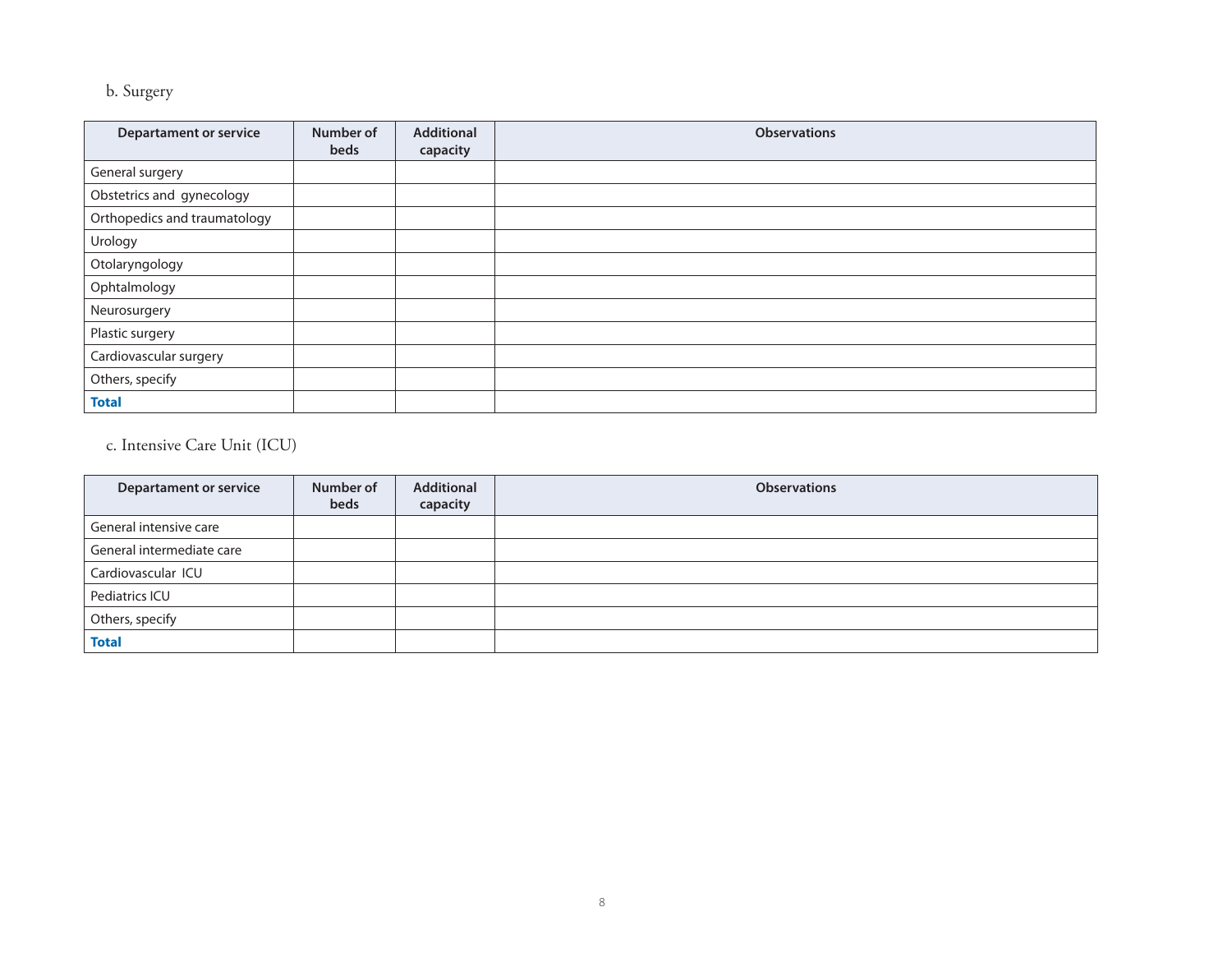### d. Operating theaters

| Type of operating threaters          | Number of<br>operating<br>theaters | Additional<br>capacity | <b>Observations</b> |
|--------------------------------------|------------------------------------|------------------------|---------------------|
| Septic surgery                       |                                    |                        |                     |
| Aseptic surgegy                      |                                    |                        |                     |
| Pediatrics surgery                   |                                    |                        |                     |
| Obstetrics and gynecology<br>surgery |                                    |                        |                     |
| Emergency surgery                    |                                    |                        |                     |
| Others, specify                      |                                    |                        |                     |
| <b>Total</b>                         |                                    |                        |                     |

### **10. Areas likely to increase operating capacity**

 Indicate the characteristics of the areas and spaces that can be used to increase hospital capacity in case of an emergency or disaster. Specify square meters, available services and any other information that can be used to evaluate its suitability for emergency medical services.

|       | Area m <sup>2</sup> |     | Water |     |    |     | Electricity Telephone |  | <b>Observations</b> |
|-------|---------------------|-----|-------|-----|----|-----|-----------------------|--|---------------------|
| Areas |                     | Yes | No    | Yes | No | Yes | No                    |  |                     |
|       |                     |     |       |     |    |     |                       |  |                     |
|       |                     |     |       |     |    |     |                       |  |                     |
|       |                     |     |       |     |    |     |                       |  |                     |
|       |                     |     |       |     |    |     |                       |  |                     |
|       |                     |     |       |     |    |     |                       |  |                     |
|       |                     |     |       |     |    |     |                       |  |                     |
|       |                     |     |       |     |    |     |                       |  |                     |

Note: Specify the adaptability of use in each space: hospitalization, triage, ambulatory care, observation, etc.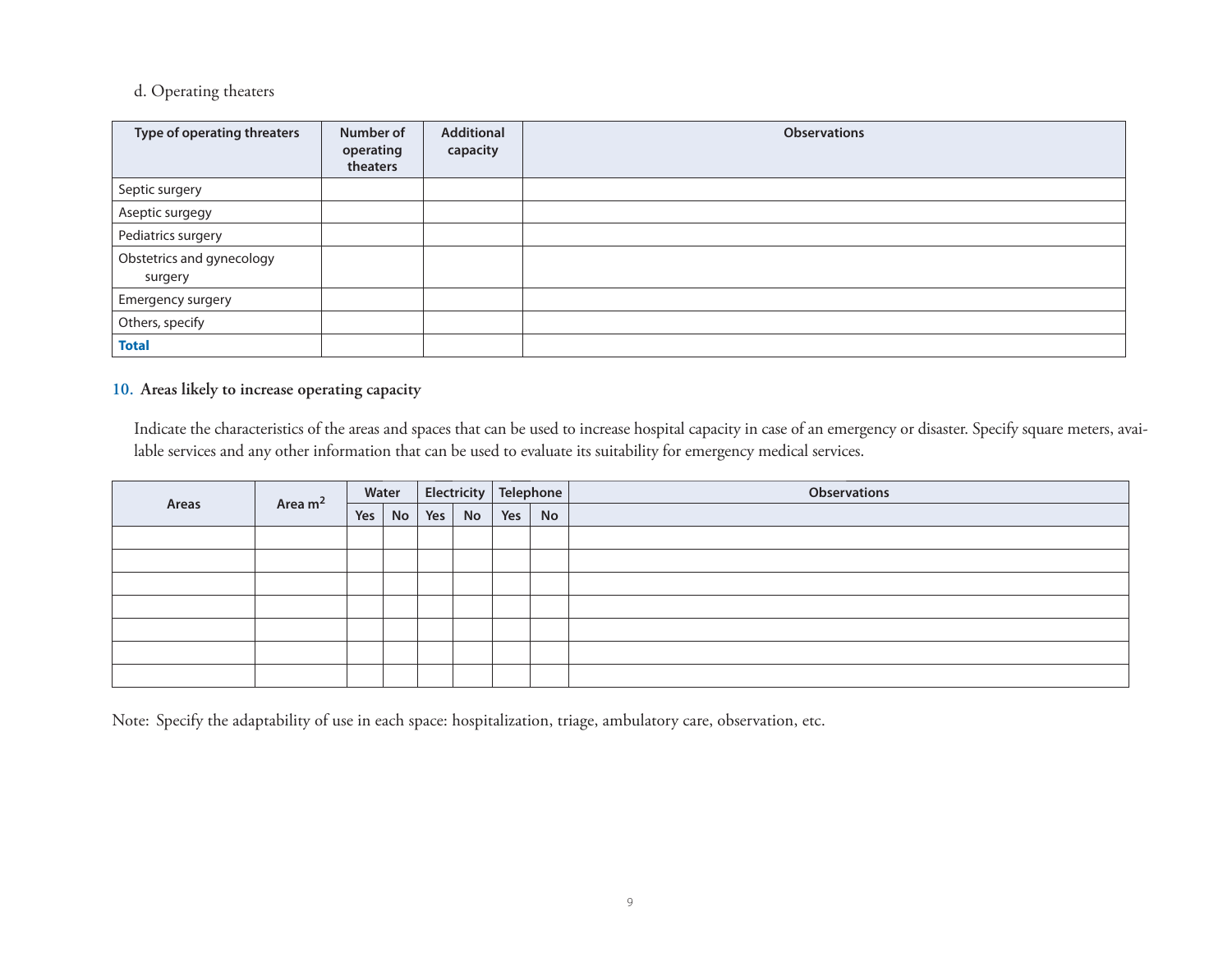### 11. Additional information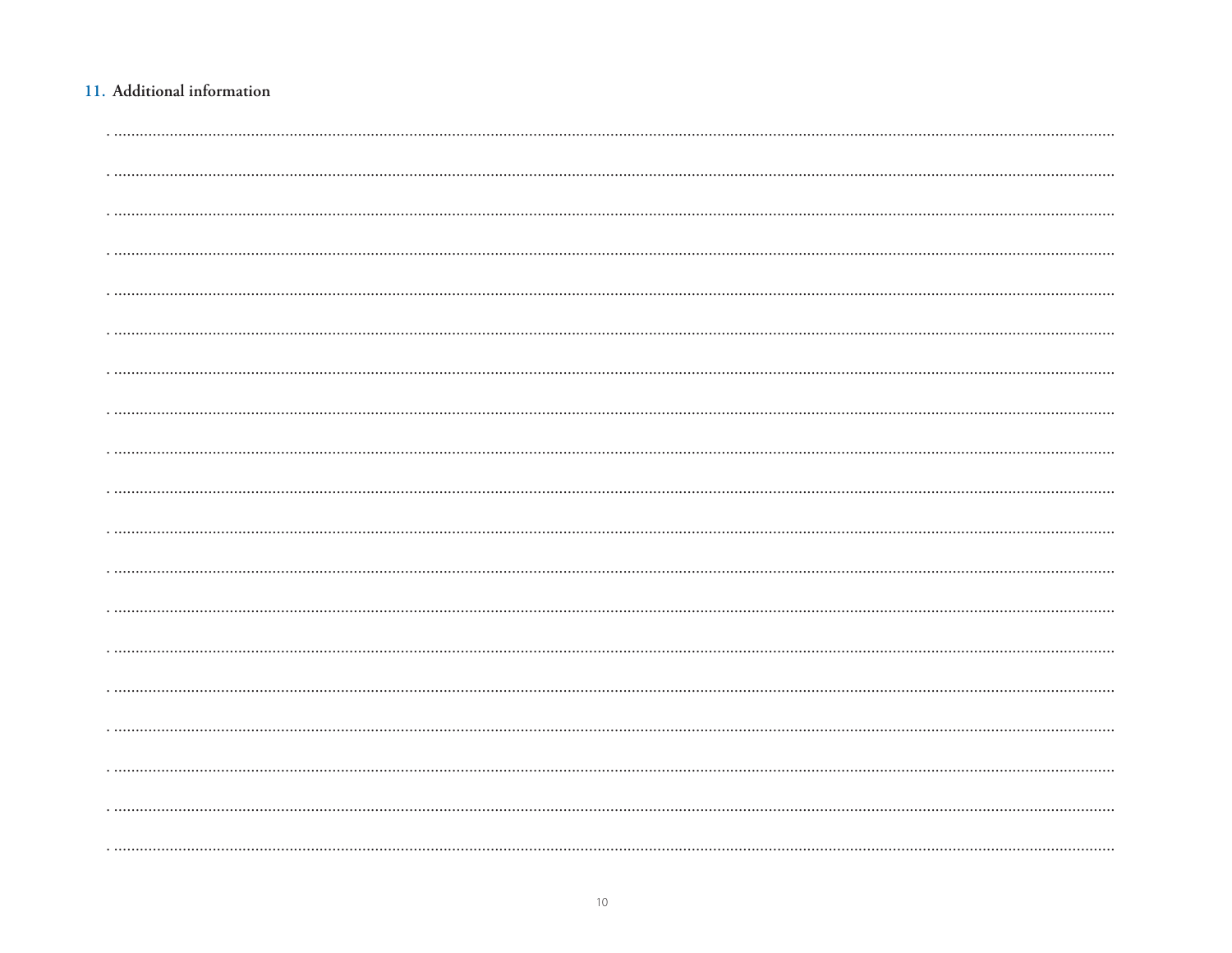## **Form 2**

## **Safe Hospitals Checklist**

### **Notice:**

This form should be distributed to all members of the evaluating team. If necessary, you may photocopy this form or print additional copies from the CD-ROM included in the folder.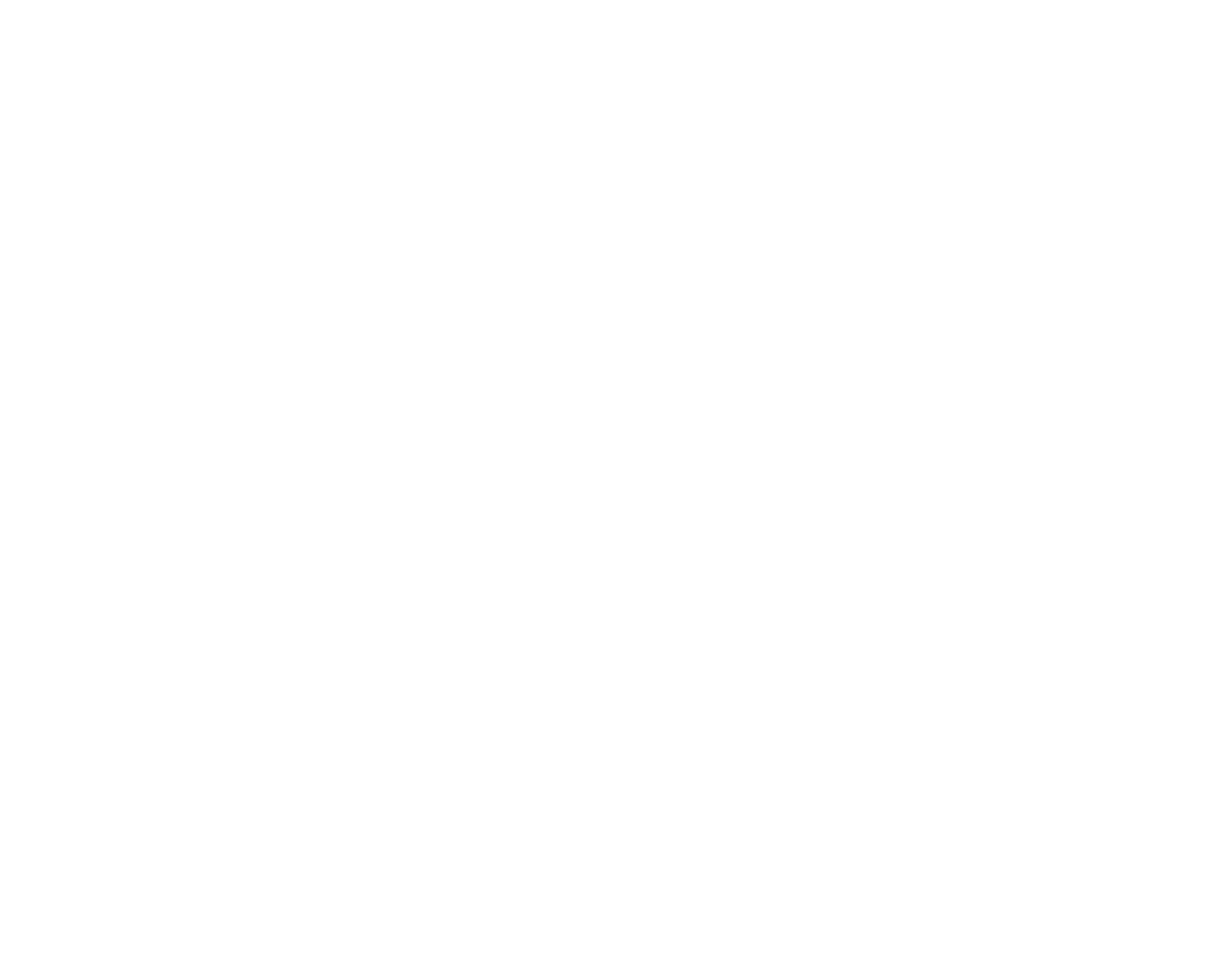### **SAFE HOSPITALS CHECKLIST**

### **1. Elements relating to the GEOGRAPHIC LOCATION of the health facility (mark with an X where applicable).**

| 1.1 Hazards                                                                                                                                                                                                                     |           | <b>Hazard Level</b> |                     |      |                     |
|---------------------------------------------------------------------------------------------------------------------------------------------------------------------------------------------------------------------------------|-----------|---------------------|---------------------|------|---------------------|
| Refer to hazard maps. Request the Hospital Disaster Committee to provide                                                                                                                                                        | <b>No</b> |                     | <b>Hazard level</b> |      | <b>OBSERVATIONS</b> |
| the map(s) showing safety hazards at the site of the building.<br>hazard                                                                                                                                                        |           | LOW                 | AVERAGE             | HIGH |                     |
| 1.1.1 Geological phenomena                                                                                                                                                                                                      |           |                     |                     |      |                     |
| <b>Earthquakes</b><br>Rate the hazard level of the hospital in terms of geotechnical soil analyses.                                                                                                                             |           |                     |                     |      |                     |
| <b>Volcanic eruptions</b><br>Refer to hazard maps of the region to rate the hospital's exposure to hazard<br>in terms of its proximity to volcanoes, volcanic activity, routes of lava flow,<br>pyroclastic flow, and ash fall. |           |                     |                     |      |                     |
| <b>Landslides</b><br>Refer to hazard maps to rate the level of hazard for the hospital in terms of<br>landslides caused by unstable soils (among other causes).                                                                 |           |                     |                     |      |                     |
| <b>Tsunamis</b><br>Refer to hazard maps to rate the level of hazard for the hospital in terms of<br>previous tsunami events caused by submarine seismic or volcanic activity.                                                   |           |                     |                     |      |                     |
| Refer to hazard maps to identify other geological phenomena not listed above.<br>Specify the hazard and rate the corresponding hazard level for the hospital.                                                                   |           |                     |                     |      |                     |
| 1.1.2 Hydro-meteorological phenomena                                                                                                                                                                                            |           |                     |                     |      |                     |
| <b>Hurricanes</b><br>Refer to hazard maps to rate the hazard level of the hospital in terms of<br>hurricanes. It is helpful to take into account the history of such events when<br>rating the hazard level of the facility.    |           |                     |                     |      |                     |
| <b>Torrential rains</b><br>Rate the hazard level for the hospital in relation to flooding due to intensive<br>rainfall, based on the history of such events.                                                                    |           |                     |                     |      |                     |
| <b>Storm surge or river flooding</b><br>Rate the hospital's level of exposure to storm surge or river flooding hazards<br>based on previous events that did or did not cause flooding in or around the<br>hospital.             |           |                     |                     |      |                     |
| <b>Landslides</b><br>Refer to geological maps to rate the hospital's level of exposure to landslide<br>hazards caused by saturated soil.                                                                                        |           |                     |                     |      |                     |
| Refer to hazard maps to identify other hydro-meteorological hazards not listed<br>above. Specify the hazard and rate the corresponding hazard level for the<br>hospital.                                                        |           |                     |                     |      |                     |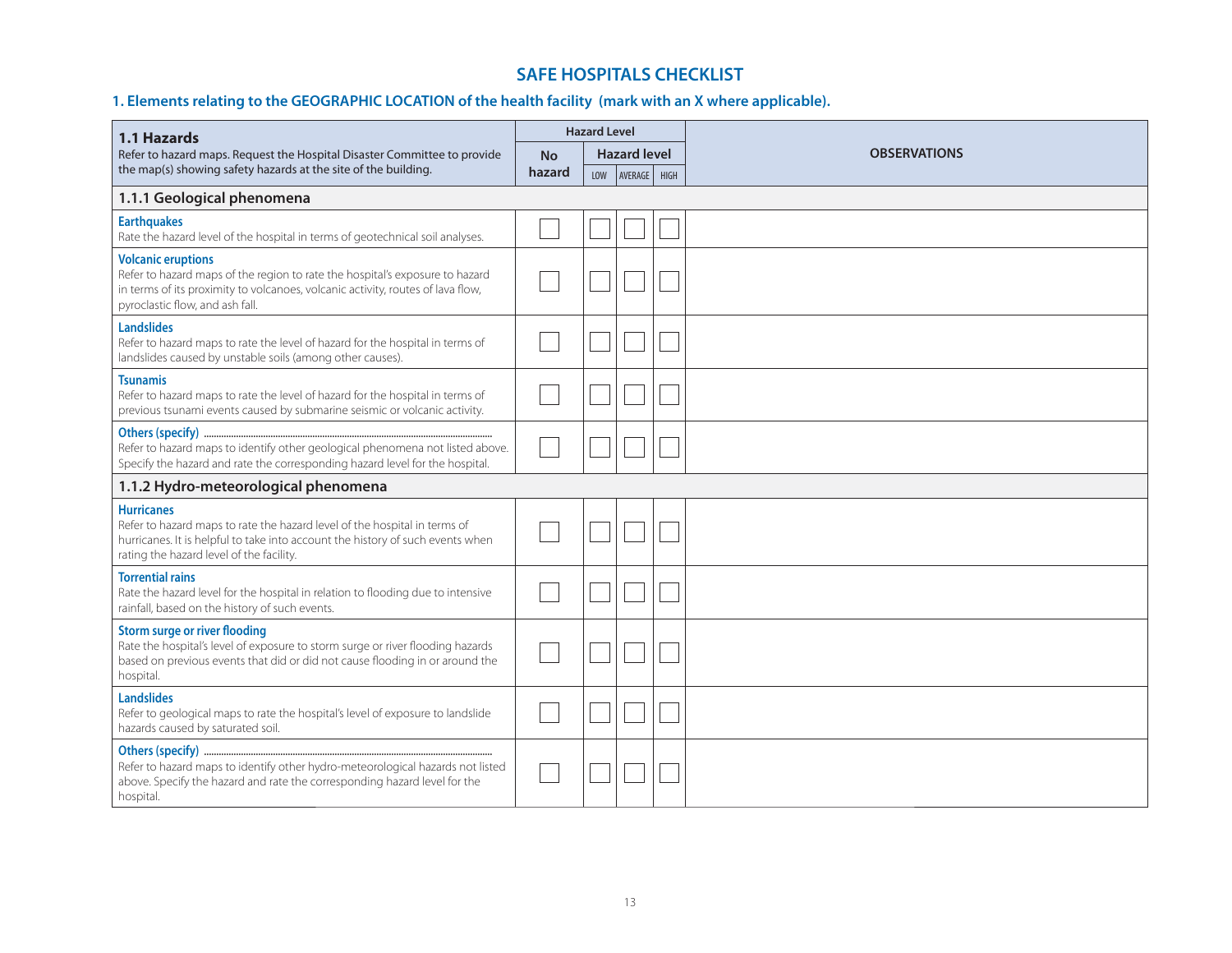| 1.1.3 Social phenomena                                                                                                                                                                                                 |  |  |  |
|------------------------------------------------------------------------------------------------------------------------------------------------------------------------------------------------------------------------|--|--|--|
| <b>Population gatherings</b><br>Rate the hospital's exposure to hazard in relation to the type of population<br>it serves, its proximity to population gatherings and prior events that have<br>affected the hospital. |  |  |  |
| <b>Displaced populations</b><br>Rate the hospital's exposure to hazard in terms of people who have been<br>displaced as a result of war, socio-political circumstances, or due to immigra-<br>tion and emigration.     |  |  |  |
| If other social phenomena affect the safety of the hospital, specify them and<br>rate the level of hazard for the hospital accordingly.                                                                                |  |  |  |
| 1.1.4 Environmental phenomena                                                                                                                                                                                          |  |  |  |
| <b>Epidemics</b><br>With reference to any past incidents at the hospital and specific pathogens, rate<br>the hospital's exposure to hazards related to epidemics.                                                      |  |  |  |
| <b>Contamination (systems)</b><br>With reference to any past incidents involving contamination, rate the hospi-<br>tal's exposure to hazards from contamination of its systems.                                        |  |  |  |
| <b>Infestations</b><br>With reference to the location and past incidents at the hospital, rate the hos-<br>pital's exposure to hazards from infestations (flies, fleas, rodents, etc.).                                |  |  |  |
| With reference to any past incidents at the hospital, specify any other environ-<br>mental phenomena not included above that might compromise the level of<br>safety of the hospital.                                  |  |  |  |
| 1.1.5 Chemical and/or technological phenomena                                                                                                                                                                          |  |  |  |
| <b>Explosions</b><br>With reference to the hospital's surroundings, rate the hospital's exposure to<br>explosion hazards.                                                                                              |  |  |  |
| <b>Fires</b><br>With reference to the exterior of the hospital building, rate the hospital's expo-<br>sure to external fires.                                                                                          |  |  |  |
| <b>Hazardous material spills</b><br>With reference to the hospital's surroundings, rate the hospital's exposure to<br>hazardous material spills.                                                                       |  |  |  |
| Specify and rate other chemical or technological hazards in the area where the<br>hospital is located.                                                                                                                 |  |  |  |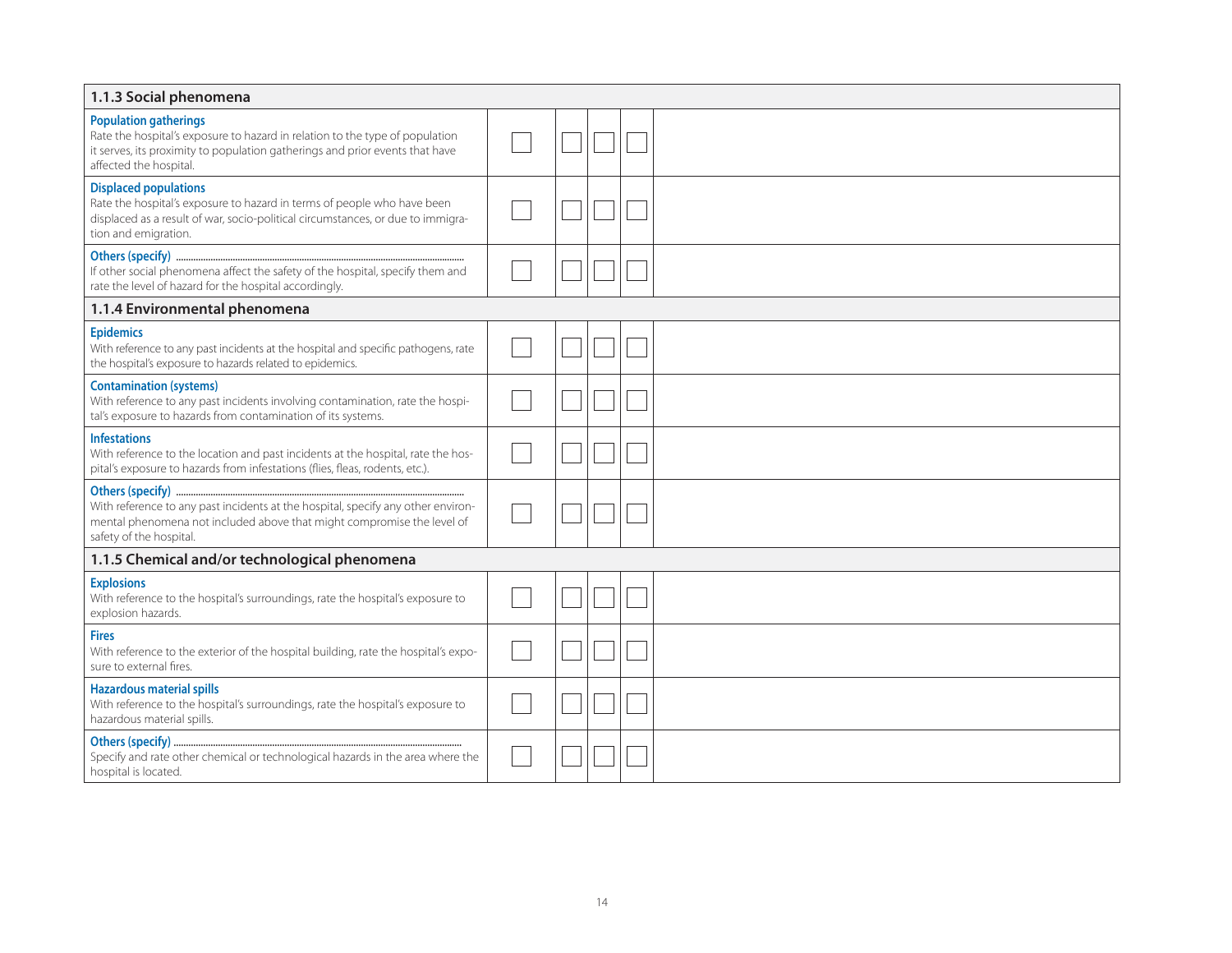| 1.2 Geotechnical properties of soils                                                                                                                                             |  |  |  |
|----------------------------------------------------------------------------------------------------------------------------------------------------------------------------------|--|--|--|
| Liquefaction<br>With reference to the geotechnical soil analysis at the hospital site, rate the<br>level of the facility's exposure to hazards from saturated and loose subsoil. |  |  |  |
| <b>Clay soils</b><br>With reference to soil maps, rate the hospital's exposure to hazards from clay<br>soil.                                                                     |  |  |  |
| Unstable slopes<br>Refer to geological maps and specify the hospital's exposure to hazards from<br>the presence of slopes.                                                       |  |  |  |

Comments on the results of Form 2, Module 1. The evaluator should use the space below to comment on the results of this module (1), and provide his/her name and signature.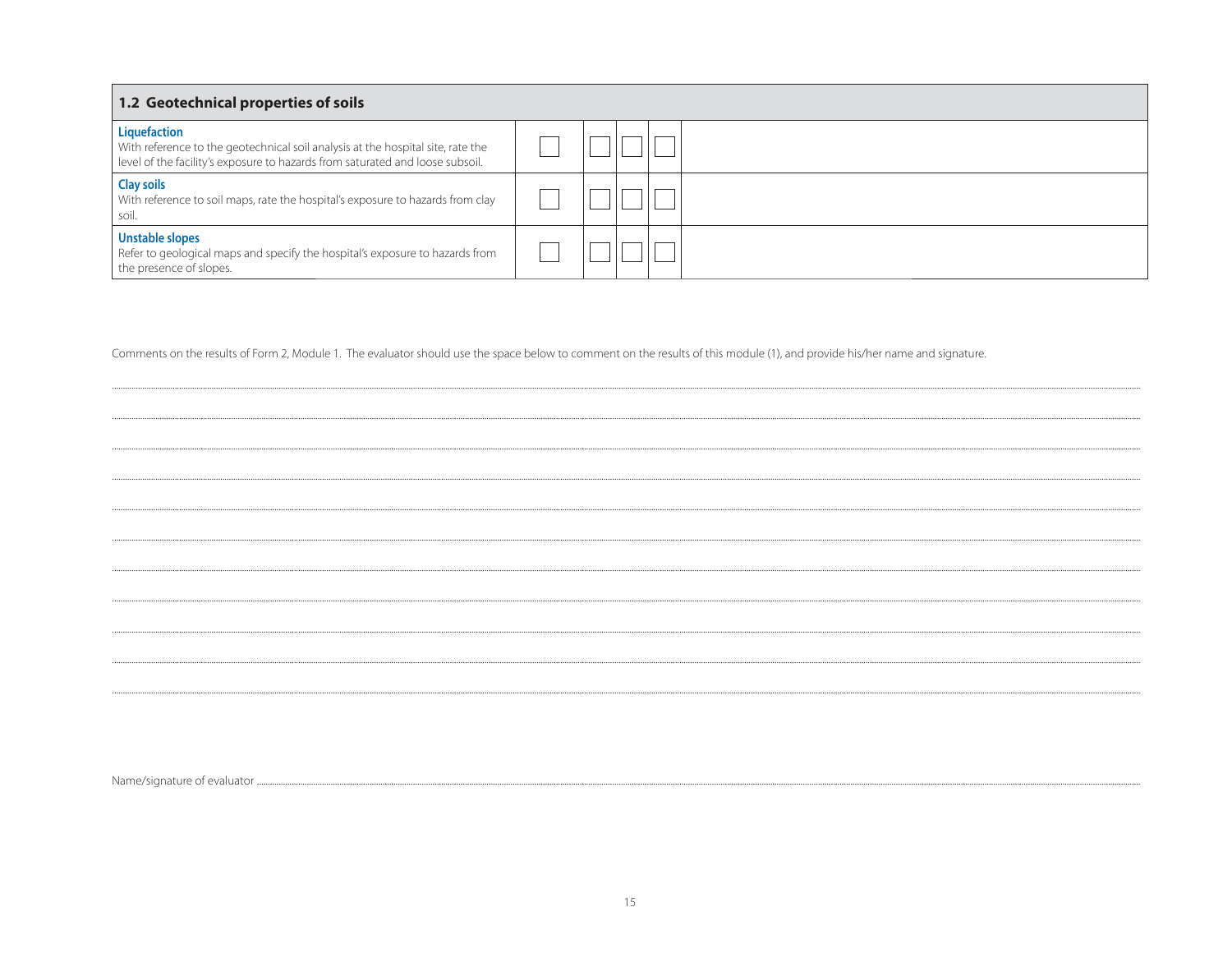#### **2. Elements related to the structural safety of the building**

Columns, beams, walls, floor slabs, etc., are structural elements that form part of the load-bearing system of the building. These elements should be evaluated by structural engineers.

|                                                                                                                                                                                                                                                                                                                                                                                              |            | <b>Safety level</b>                   |             | <b>OBSERVATIONS</b> |
|----------------------------------------------------------------------------------------------------------------------------------------------------------------------------------------------------------------------------------------------------------------------------------------------------------------------------------------------------------------------------------------------|------------|---------------------------------------|-------------|---------------------|
| 2.1 Prior events affecting hospital safety                                                                                                                                                                                                                                                                                                                                                   | <b>LOW</b> | AVERAGE                               | <b>HIGH</b> |                     |
| Has there been prior structural damage to the hospital as a result of natural<br>1.<br>phenomena?<br>Determine whether structural reports indicate that the level of safety has been compro-<br>mised. IF SUCH AN EVENT HAS NOT OCCURRED IN THE VICINITY OF THE HOSPITAL, LEAVE<br><b>BOXES BLANK.</b><br>Low = Major damage; Average = Moderate damage; High = Minor damage.                |            |                                       |             |                     |
| Was the hospital built and/or repaired using current safety standards?<br>2.<br>Verify whether the building has been repaired, the date of repairs, and whether<br>repairs were carried out using standards for safe buildings.<br>Low = Current safety standards not applied; Average = Current safety standards partially applied;<br>High = Current safety standards fully applied.       |            |                                       |             |                     |
| Has remodelling or modification affected structural behavior of the facility?<br>3.<br>Verify whether modifications were carried out using standards for safe buildings.<br>Low = Major remodelling or modifications have been carried out; Average = Moderate remodel-<br>ling and/or modifications; High = Minor remodelling and/or modifications or no modifications<br>were carried out. |            |                                       |             |                     |
| 2.2 Safety of the structural system and type of materials used in<br>the building                                                                                                                                                                                                                                                                                                            | <b>LOW</b> | <b>Safety level</b><br><b>AVERAGE</b> | <b>HIGH</b> | <b>OBSERVATIONS</b> |
| <b>Condition of the building</b><br>4.<br>Low = Deterioration caused by weathering; cracks on the first floor and irregular height of build-<br>ings; Average = Deterioration caused only by weathering; High = Good; no deterioration or cracks<br>observed.                                                                                                                                |            |                                       |             |                     |
| <b>Construction materials used</b><br>5.<br>Low = Rust with flaking; cracks larger than 3mm; Average = Cracks between 1 and 3 mm or rust<br>powder present; High = Cracks less than 1 mm; no rust.                                                                                                                                                                                           |            |                                       |             |                     |
| Interaction of non-structural elements with the structure<br>6.<br>Low = Separation of less than 0.5% of the height of the partition/joint; Average = Separation<br>between 0.5 and 1.5% of the height of the partition/joint; High = Separation above 1.5% of the<br>partition/joint.                                                                                                       |            |                                       |             |                     |
| Proximity of buildings (hazards of pounding, wind tunnel effects, fires, etc.)<br>7.<br>Low = Separation is less than 0.5% of the height of the shorter of two adjacent buildings; Average<br>= Separation is between 0.5% and 1.5% of the height of the shorter of two adjacent buildings;<br>High = Separation is more than 1.5% of the height of the shorter of two adjacent buildings.   |            |                                       |             |                     |
| <b>Structural redundancy</b><br>8.<br>Low = Fewer than three lines of resistance in each direction; Average = Three lines of resistance in<br>each direction or lines without orthogonal orientation; High = More than three lines of resistance<br>in each orthogonal direction of the building.                                                                                            |            |                                       |             |                     |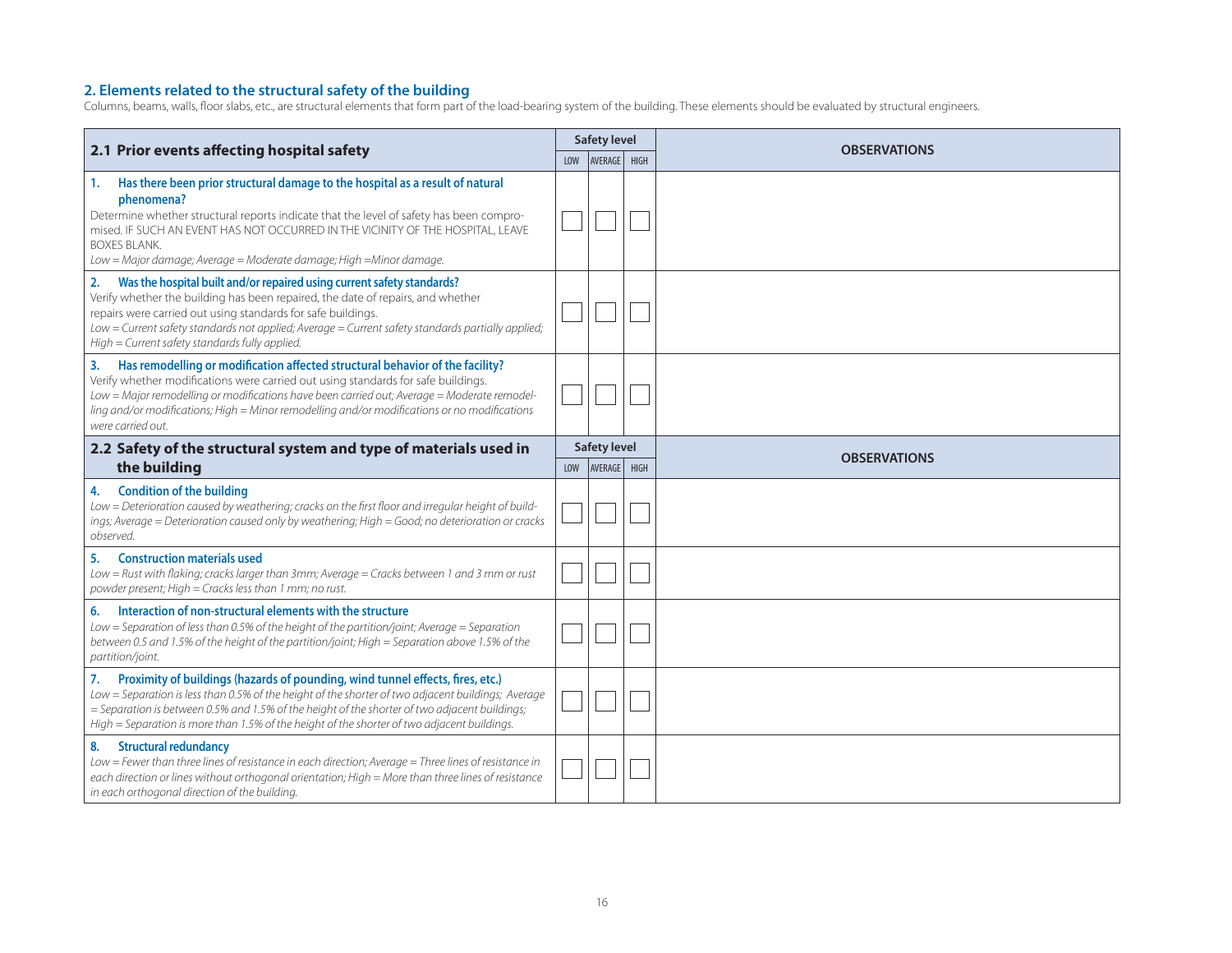| <b>Structural detailing, including connections</b><br>9.<br>Low = Built before 1970; Average = Built between 1970 and 1990; High = Built after 1990 and ac-<br>cording to standards.                                                                                                                                                                                                                                                                           |  |  |
|----------------------------------------------------------------------------------------------------------------------------------------------------------------------------------------------------------------------------------------------------------------------------------------------------------------------------------------------------------------------------------------------------------------------------------------------------------------|--|--|
| <b>Safety of foundations</b><br>10.<br>Low = Information is lacking or foundation depth is less than 1.5 m; Average = Plans and soil stud-<br>ies are lacking but foundation depth is more than 1.5 m; High = Plans, soil studies are available<br>and foundation depth is more than 1.5 m.                                                                                                                                                                    |  |  |
| 11. Irregularities in the plan (rigidity, mass, and resistance)<br>Low = Shapes are irregular and structure is not uniform; Average = Shapes are irregular but struc-<br>ture is uniform; High = Shapes are regular, structure has uniform plan, and there are no elements<br>that would cause torsion.                                                                                                                                                        |  |  |
| Irregularities in height (rigidity, mass, and resistance)<br>12.<br>Low = Height of storeys differs by more than 20% and there are significant discontinuous or irregu-<br>lar elements; Average = Storeys have similar heights (they differ by less than 20% but more than<br>5%) and there are few discontinuous or irregular elements; High = Storeys of similar height (they<br>differ by less than 5%); there are no discontinuous or irregular elements. |  |  |
| Structural resilience to various phenomena (meteorological, geological, among<br>13.<br>others)<br>Estimate structural behavior in response to different hazards or dangers, other than earth-<br>quakes.<br>Low = Low structural resilience to natural hazards present at the site of the hospital; Average =<br>Satisfactory structural resilience; High = Excellent structural resilience.                                                                  |  |  |

Comments on the results of Form 2, Module 2: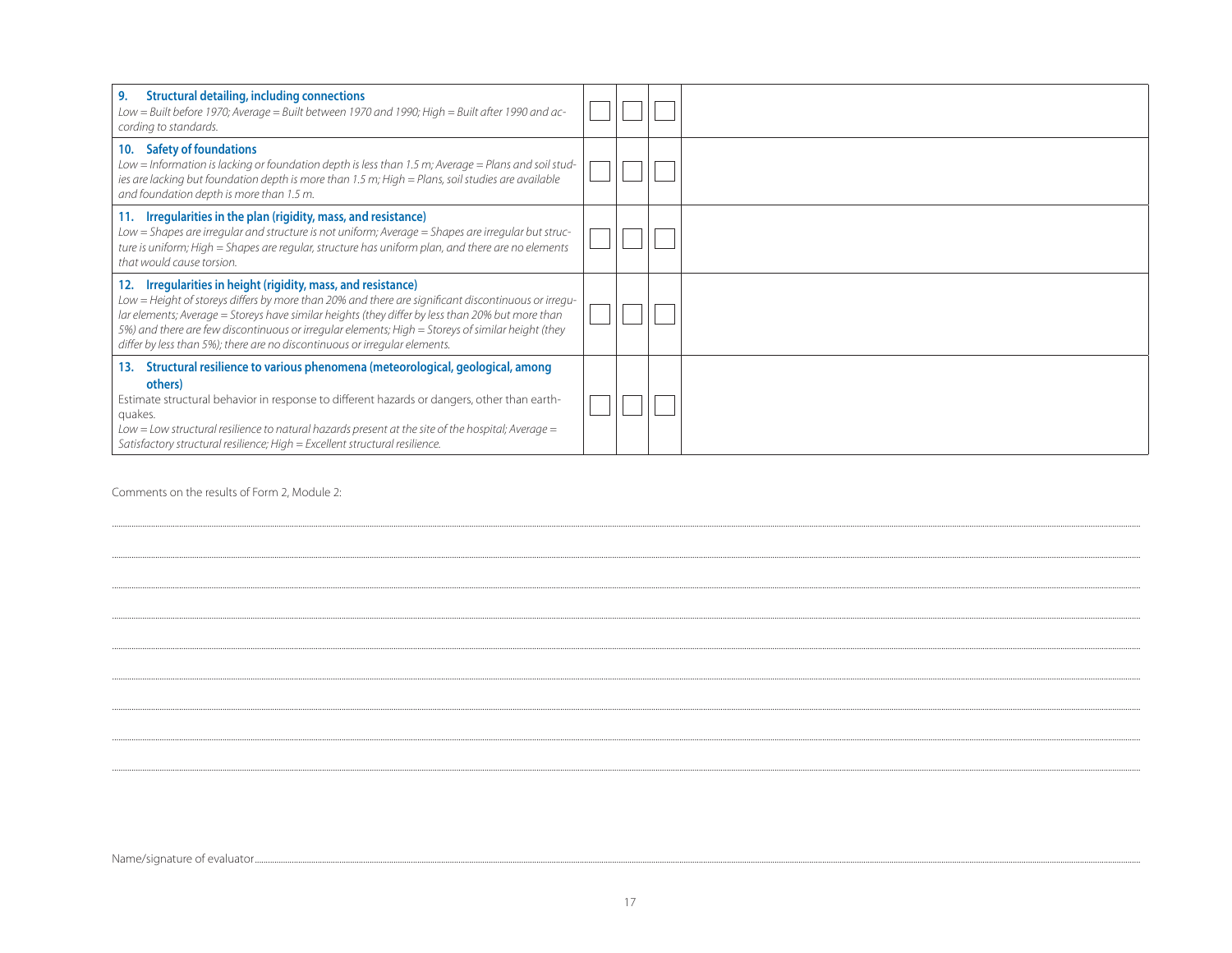#### **3. Elements related to non-structural safety**

Non-structural elements do not form part of the load-bearing system of the building. They include architectural components, equipment, and systems that are necessary for the operation of the building.

|                                                                                                                                                                                                                                                                                                                                                                                                                                                                                                                                                                                             |     | <b>Safety level</b> | <b>OBSERVATIONS</b> |
|---------------------------------------------------------------------------------------------------------------------------------------------------------------------------------------------------------------------------------------------------------------------------------------------------------------------------------------------------------------------------------------------------------------------------------------------------------------------------------------------------------------------------------------------------------------------------------------------|-----|---------------------|---------------------|
| <b>3.1 Critical systems</b>                                                                                                                                                                                                                                                                                                                                                                                                                                                                                                                                                                 | LOW | AVERAGE   HIGH      |                     |
| 3.1.1 Electrical system                                                                                                                                                                                                                                                                                                                                                                                                                                                                                                                                                                     |     |                     |                     |
| 14. Generator has capacity to meet 100% of demand<br>Verify that the generator begins to operate within seconds of the hospital losing power,<br>covering power demands for the entire hospital, particularly in the emergency department,<br>intensive care unit, sterilization unit, operating theatres, etc.<br>Low = Generator can only be started manually or covers 0–30% of demand; Average = Generator<br>starts automatically in more than 10 seconds or covers 31%-70% of demand; High = Generator<br>starts automatically in less than 10 seconds and covers 71%-100% of demand. |     |                     |                     |
| 15. Regular tests of generator performance are carried out in critical areas<br>Determine the frequency of generator performance tests that have satisfactory results.<br>Low = Tested every 3 months or more; Average = Tested every 1 to 3 months; High = Tested at least<br>monthly.                                                                                                                                                                                                                                                                                                     |     |                     |                     |
| 16. Generator protected from damage due to natural phenomena<br>$Low = No; Average = Partially; High = Yes.$                                                                                                                                                                                                                                                                                                                                                                                                                                                                                |     |                     |                     |
| 17. Safety of electrical equipment, cables, and cable ducts<br>$Low = No; Average = Partially; High = Yes.$                                                                                                                                                                                                                                                                                                                                                                                                                                                                                 |     |                     |                     |
| 18. Redundant system for local electric power supply<br>$Low = No; Average = Partially; High = Yes.$                                                                                                                                                                                                                                                                                                                                                                                                                                                                                        |     |                     |                     |
| 19. Protection for control panel, overload breaker switch, and cables<br>Check the accessibility as well as condition and operation of the central electrical control<br>panel.<br>$Low = No; Average = Partially; High = Yes.$                                                                                                                                                                                                                                                                                                                                                             |     |                     |                     |
| 20. Lighting system for critical areas of the hospital<br>Review lighting for emergency unit, intensive care unit, operating theatres, etc., testing the<br>level of lighting in rooms and function of lighting fixtures.<br>$Low = No$ ; Average = Partially; High = Yes.                                                                                                                                                                                                                                                                                                                  |     |                     |                     |
| 21. External electrical systems installed on hospital grounds<br>Verify the existence and capacity of external substations that provide power to the hospital.<br>Low = No electrical substations installed on hospital's grounds; Average = Substations installed<br>but do not provide enough power to hospital; High = Electrical substations installed and provide<br>enough power to the hospital.                                                                                                                                                                                     |     |                     |                     |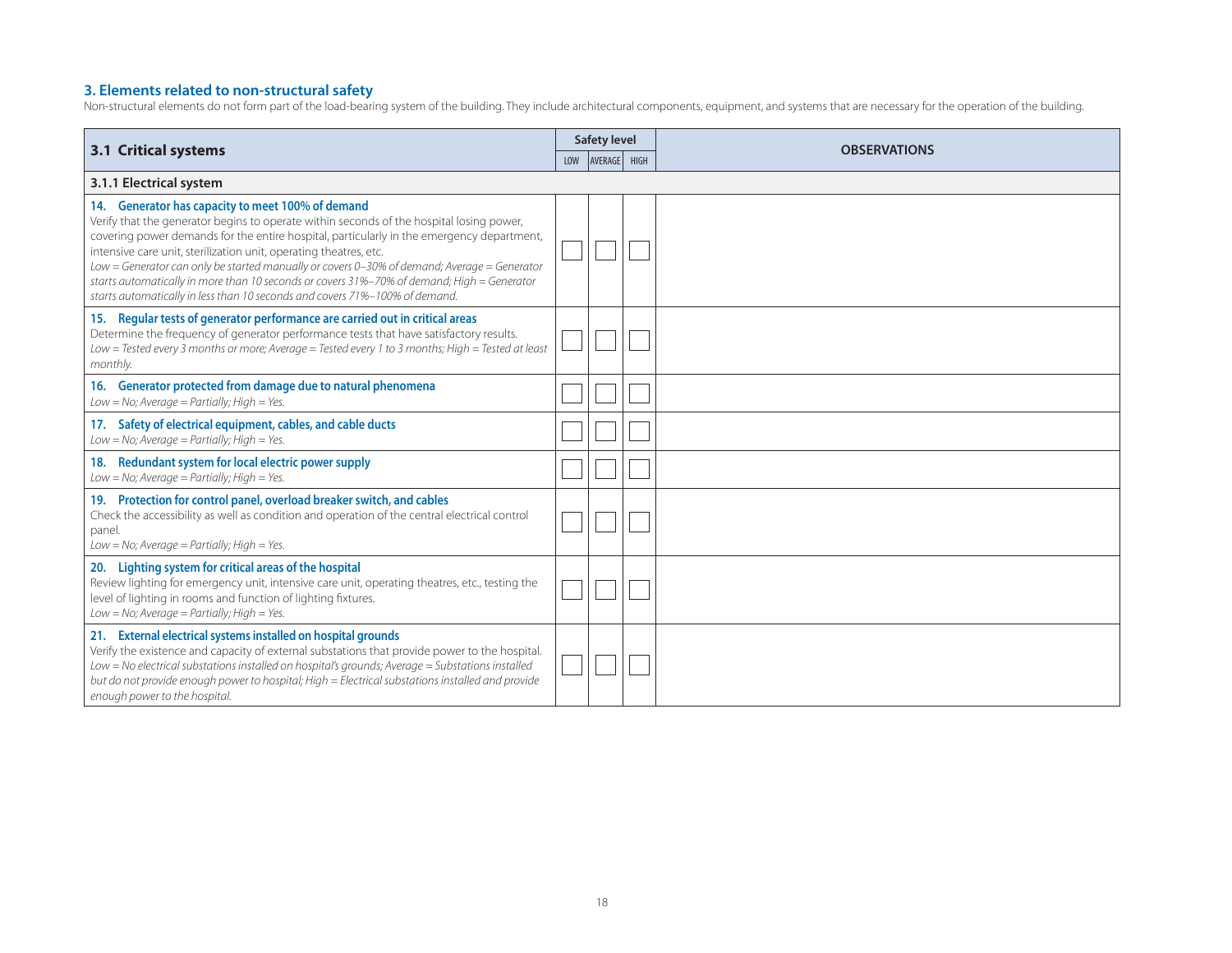| 3.1.2 Telecommunications system                                                                                                                                                                                                                                                                                                                                                                                                                                                                          |  |  |  |  |  |  |  |  |
|----------------------------------------------------------------------------------------------------------------------------------------------------------------------------------------------------------------------------------------------------------------------------------------------------------------------------------------------------------------------------------------------------------------------------------------------------------------------------------------------------------|--|--|--|--|--|--|--|--|
| 22. Condition of antennas and antenna bracing<br>Verify the condition of antennas and their bracing/supports.<br>Low = Poor or does not exist; Average = Satisfactory; High = Good.                                                                                                                                                                                                                                                                                                                      |  |  |  |  |  |  |  |  |
| 23. Condition of low-voltage systems (Internet and telephone connections/cables)<br>Verify that cables are properly connected in strategic areas to avoid system overload.<br>Low = Poor or does not exist; Average = Satisfactory; High = Good.                                                                                                                                                                                                                                                         |  |  |  |  |  |  |  |  |
| 24. Condition of alternative communications systems<br>Verify the condition of other communications systems: radio communications, satellite<br>telephone, Internet, etc.<br>Low = Poor or does not exist; Average = Satisfactory; High = Good.                                                                                                                                                                                                                                                          |  |  |  |  |  |  |  |  |
| 25. Condition of anchors and braces for telecommunications equipment and cables<br>Verify that telecommunications equipment (radios, satellite telephone, video conferencing<br>system, etc.) is anchored for increased security.<br>IF THE SYSTEM DOES NOT NEED ANCHORS OR BRACING, LEAVE BOXES BLANK.<br>Low = Poor; Average = Satisfactory; High = Good.                                                                                                                                              |  |  |  |  |  |  |  |  |
| 26. Condition of external telecommunications systems installed on hospital grounds<br>Verify that external telecommunications systems do not interfere with communications of<br>the hospital.<br>Low = External telecommunications systems cause major interference with hospital commu-<br>nications; Average = External telecommunications systems cause moderate interference with<br>hospital communications; High = External communications cause no interference with hospital<br>communications. |  |  |  |  |  |  |  |  |
| Site has adequate conditions for telecommunications systems<br>27.<br>Low = Poor or does not exist; Average = Satisfactory; High = Good.                                                                                                                                                                                                                                                                                                                                                                 |  |  |  |  |  |  |  |  |
| 28. Safety of internal communications systems<br>Verify the condition of loudspeakers, public address system, speaker systems, etc.<br>Low = Poor or does not exist; Average = Satisfactory; High = Good.                                                                                                                                                                                                                                                                                                |  |  |  |  |  |  |  |  |
| 3.1.3 Water supply system                                                                                                                                                                                                                                                                                                                                                                                                                                                                                |  |  |  |  |  |  |  |  |
| 29. Water tank has permanent reserve that is sufficient to provide at least 300 liters<br>daily, per bed, for 72 hours<br>Verify that water storage is sufficient to satisfy user demand for three days.<br>Low = Sufficient for 24 hours or less; Average = Sufficient for more than 24 hours but less than 72<br>hours; High = Guaranteed to cover at least 72 hours.                                                                                                                                  |  |  |  |  |  |  |  |  |
| Water storage tanks are protected and in secure locations<br>30.<br>Visit the water tanks to determine the safety of the installations and of the site.<br>$Low = The site is susceptible to structural or non-structural failure; Average = Failure would not$<br>cause collapse of tank; High = Low possibility of functional failure.                                                                                                                                                                 |  |  |  |  |  |  |  |  |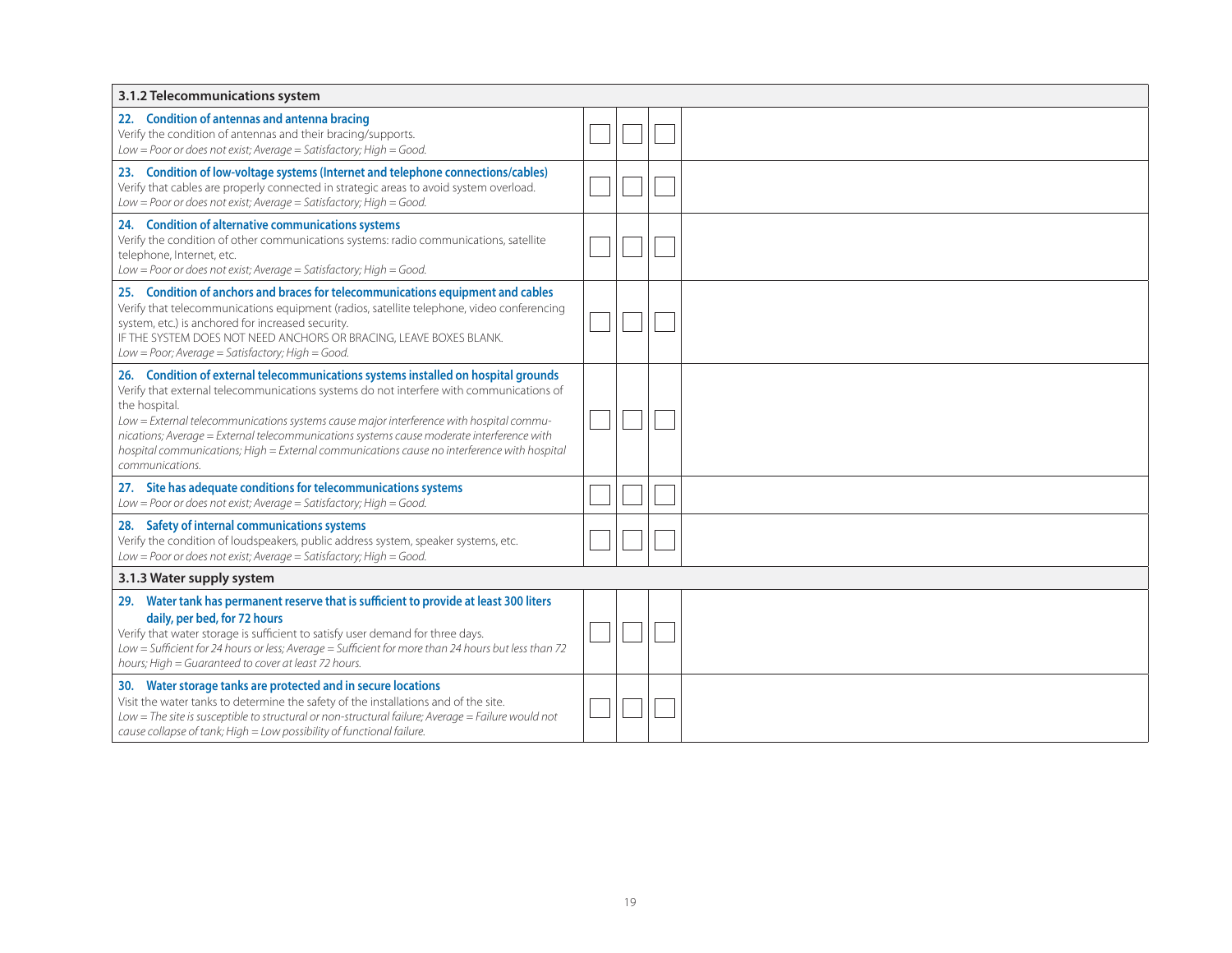| 31. Alternative water supply to major distribution network<br>Identify the agency or mechanism to supply or restore water service to the hospital should<br>the public water system fail.<br>Low = Provides less than 30% of demand; Average = Provides 30% to 80% of demand; High =<br>Provides more than 80% of daily demand.                                      |  |  |
|----------------------------------------------------------------------------------------------------------------------------------------------------------------------------------------------------------------------------------------------------------------------------------------------------------------------------------------------------------------------|--|--|
| 32. Condition of water distribution system<br>Verify condition and proper performance of water distribution system, including storage<br>tanks, valves, pipes, and connections.<br>Low = Less than 60% are in good operational condition; Average = Between 60% and 80% are in<br>good condition; High = Above 80% are in good condition.                            |  |  |
| 33. Supplementary pumping system<br>Identify the existence and operation of the supplementary pumping system in case water<br>supply is interrupted.<br>Low = There is no back-up pump and operational capacity does not meet daily demand; Average =<br>All pumps are in satisfactory condition; High = All pumps and back-up systems are operational.              |  |  |
| 3.1.4 Fuel storage (gas, gasoline, diesel)                                                                                                                                                                                                                                                                                                                           |  |  |
| 34. Fuel tanks have at least 5-day capacity<br>Verify that the hospital has fuel storage tanks of adequate size and safety.<br>Low = Fuel storage is not secured and has less than 3-day fuel capacity; Average = Fuel storage has<br>some security and has 3-5 days fuel capacity; High = Fuel storage is secure and has capacity for 5<br>or more days.            |  |  |
| 35. Fuel tanks and/or cylinders are anchored and in a secure location<br>Low = There are no anchors and the tank enclosure is unsafe; Average = Anchors are inadequate;<br>High = Anchors are in good condition and the tank enclosure is adequate.                                                                                                                  |  |  |
| 36. Safe location of fuel storage<br>Verify that the tanks containing combustible liquids are accessible but at a safe distance<br>from the hospital.<br>Low = There is risk of failure and that tanks are not accessible; Average = One of the two conditions<br>have been met; High = The fuel storage tanks are accessible and they are located in a secure site. |  |  |
| 37. Safety of the fuel distribution system (valves, hoses, and connections)<br>Low = Less than 60% of system is in good operational condition; Average = between 60% and 80%<br>of system is in good operational condition; High = More than 80% of system is in good operational<br>condition.                                                                      |  |  |
| 3.1.5 Medical gases (oxygen, nitrogen, etc.)                                                                                                                                                                                                                                                                                                                         |  |  |
| 38. Sufficient medical gas storage for minimum of 15-day supply<br>Low = Less than 10-day supply; Average = Supply for between 10 and 15 days; High = Supply for<br>at least 15 days.                                                                                                                                                                                |  |  |
| 39. Anchors for medical gas tanks, cylinders, and related equipment<br>Low = Anchors are lacking; Average = Quality of anchors is inadequate; High = Anchors are of good<br>quality.                                                                                                                                                                                 |  |  |
| 40. Availability of alternative sources of medical gases<br>Low = Alternative sources are lacking or are below standard; Average = Alternative sources exist and<br>are in satisfactory condition; High = Alternative sources exist and are in good condition.                                                                                                       |  |  |
| 41. Appropriate location for storage of medical gases<br>Low = Storage is not accessible; Average = Storage is accessible but hazards exist; High = Storage is<br>accessible and there are no hazards.                                                                                                                                                               |  |  |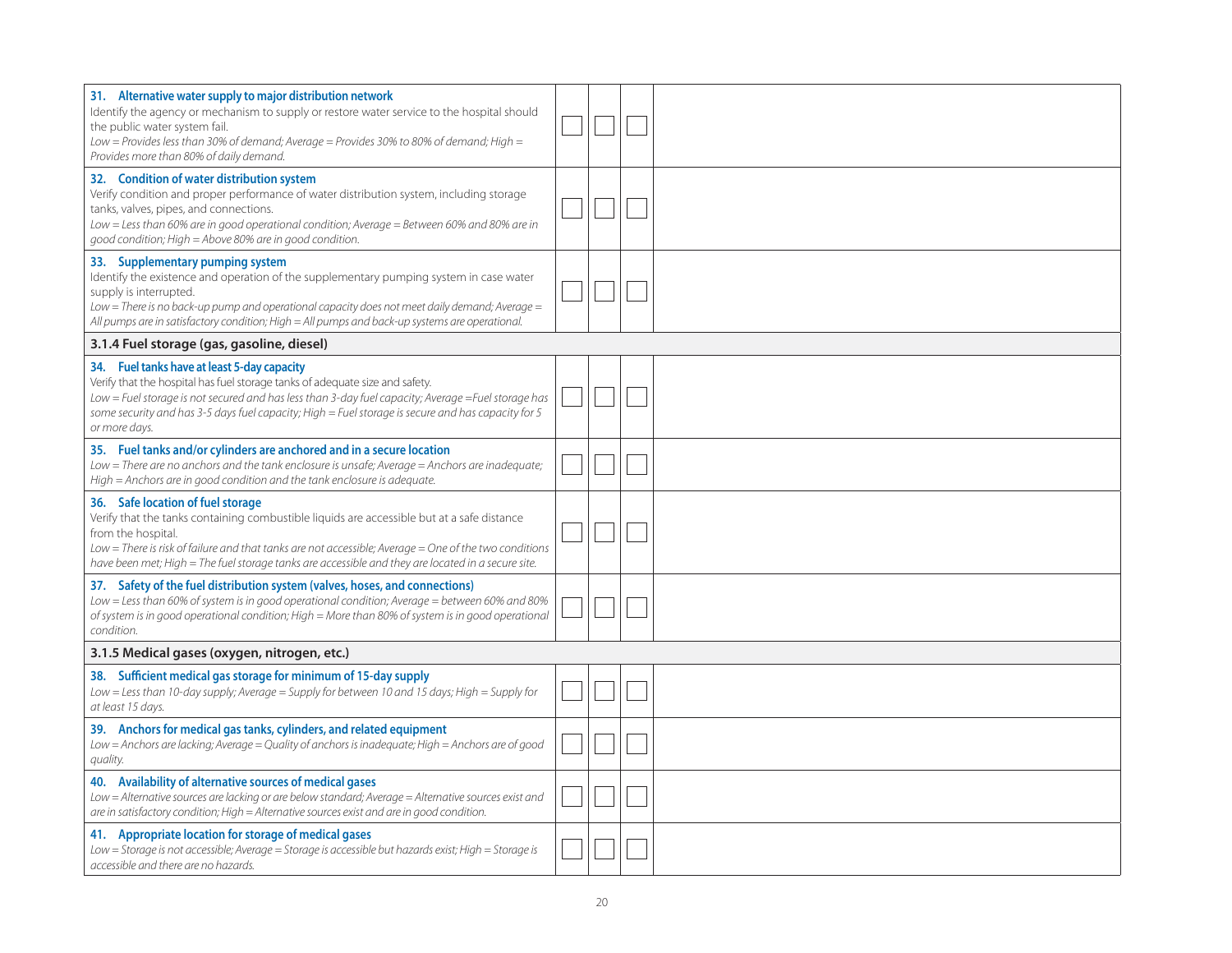| 42. Safety of medical gas distribution system (valves, pipes, connections)<br>Low = Less than 60% of system is in good working condition; Average = Between 60% and 80%<br>of system is in good working condition; High = More than 80% of system is in good working<br>condition.                                                                                                                             |     |                                       |                     |
|----------------------------------------------------------------------------------------------------------------------------------------------------------------------------------------------------------------------------------------------------------------------------------------------------------------------------------------------------------------------------------------------------------------|-----|---------------------------------------|---------------------|
| 43. Protection of medical gas tanks and/or cylinders and related equipment<br>Low = No areas are used exclusively for this equipment and there are no qualified personnel to<br>operate it; Average = Areas are used exclusively for this equipment but personnel are not trained to<br>operate it; High = There are areas used exclusively for this equipment and it is operated by quali-<br>fied personnel. |     |                                       |                     |
| 44. Adequate safety in storage areas<br>Low = No areas are reserved for storage of medical gases; Average = Areas are reserved for storage<br>of medical gases but safety measures are inadequate; High = There are areas reserved for storage of<br>medical gases and the site does not present risks.                                                                                                        |     |                                       |                     |
| 3.2 Heating, ventilation, and air-conditioning (HVAC) systems in<br>critical areas                                                                                                                                                                                                                                                                                                                             | LOW | <b>Safety level</b><br>AVERAGE   HIGH | <b>OBSERVATIONS</b> |
| 45. Adequate supports for ducts and review of flexibility of ducts and piping that cross<br>expansion joints<br>Low = Supports are lacking and connections are rigid; Average = Supports are present or connec-<br>tions are flexible; High = Supports are present and connections are flexible.                                                                                                               |     |                                       |                     |
| 46. Condition of pipes, connections, and valves<br>Low = Poor; Average = Satisfactory; High = Good.                                                                                                                                                                                                                                                                                                            |     |                                       |                     |
| Condition of anchors for heating and/or hot water equipment<br>47.<br>$Low = Poor; Average = Satisfactory; High = Good.$                                                                                                                                                                                                                                                                                       |     |                                       |                     |
| <b>Condition of anchors for air-conditioning equipment</b><br>48.<br>Low = Poor; Average = Satisfactory; High = Good.                                                                                                                                                                                                                                                                                          |     |                                       |                     |
| 49. Location of enclosures for HVAC equipment<br>Low = Poor; Average = Satisfactory; High = Good.                                                                                                                                                                                                                                                                                                              |     |                                       |                     |
| Safety of enclosures for HVAC equipment<br>50.<br>Low = Poor; Average = Satisfactory; High = Good.                                                                                                                                                                                                                                                                                                             |     |                                       |                     |
| 51. Operating condition of HVAC equipment (boiler, air-conditioning systems, exhaust,<br>etc.)<br>$Low = Poor; Average = Satisfactory; High = Good.$                                                                                                                                                                                                                                                           |     |                                       |                     |
| 3.3 Office and storeroom furnishings and equipment (fixed and<br>movable) including computers, printers, etc.                                                                                                                                                                                                                                                                                                  |     | <b>Safety level</b>                   | <b>OBSERVATIONS</b> |
| 52. Anchors for shelving and safety of shelf contents                                                                                                                                                                                                                                                                                                                                                          | LOW | AVERAGE   HIGH                        |                     |
| Verify that shelves are anchored to the walls and/or are braced and that contents are<br>secured.<br>Low = Shelving is not attached to walls; Average = Shelving is attached but contents are not<br>secured; High = Shelving is attached and contents are secured.                                                                                                                                            |     |                                       |                     |
| 53. Safety of computers and printers<br>Verify that computer tables are anchored and table wheels are locked.<br>Low = Poor; Average = Satisfactory; High = Good or does not require anchor.                                                                                                                                                                                                                   |     |                                       |                     |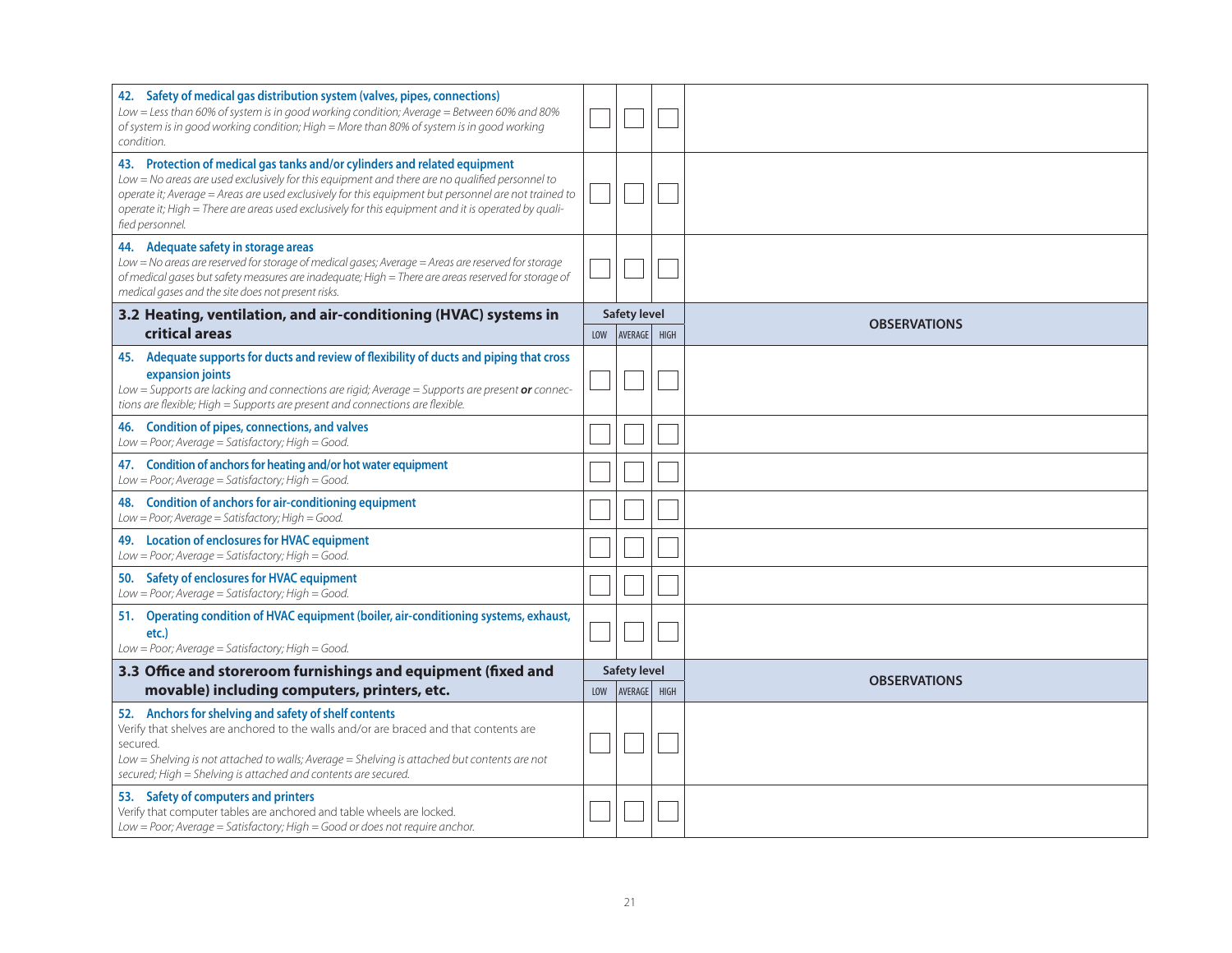| 54. Condition of office furnishings and other equipment<br>Check anchors and/or bracing on furnishings in offices.<br>$Low = Poor$ ; Average = Satisfactory; High = Good or does not require anchor.                                                                                                                                                                                              |     |                     |             |                     |
|---------------------------------------------------------------------------------------------------------------------------------------------------------------------------------------------------------------------------------------------------------------------------------------------------------------------------------------------------------------------------------------------------|-----|---------------------|-------------|---------------------|
| 3.4 Medical and laboratory equipment and supplies used for                                                                                                                                                                                                                                                                                                                                        |     | <b>Safety level</b> |             | <b>OBSERVATIONS</b> |
| diagnosis and treatment                                                                                                                                                                                                                                                                                                                                                                           | LOW | <b>AVERAGE</b>      | <b>HIGH</b> |                     |
| 55. Medical equipment in operating theaters and recovery rooms<br>Verify that lamps, equipment for anaesthesia, and surgical tables are operational and that table<br>or cart wheels are locked.<br>Low = The equipment is in poor condition or it is not secured; Average = The equipment is in fair<br>condition or not properly secured; High = Equipment is in good condition and is secured. |     |                     |             |                     |
| Condition and safety of radiology and imaging equipment<br>56.<br>Verify that the X-ray and imaging equipment is in good condition and is secured.<br>Low = The equipment is in poor condition or it is not secured; Average = The equipment is in fair<br>condition or not properly secured; High = Equipment is in good condition and is secured.                                               |     |                     |             |                     |
| 57. Condition and safety of laboratory equipment<br>Low = The equipment is in poor condition or it is not secured; Average = The equipment is in fair<br>condition or not properly secured; High = Equipment is in good condition and is secured.                                                                                                                                                 |     |                     |             |                     |
| 58. Condition and safety of medical equipment in emergency services unit<br>Low = The equipment is in poor condition or it is not secured; Average = The equipment is in fair<br>condition or not properly secured; High = Equipment is in good condition and is secured.                                                                                                                         |     |                     |             |                     |
| Condition and safety of medical equipment in intensive or intermediate care unit<br>59.<br>Low = The equipment is in poor condition or it is not secured; Average = The equipment is in fair<br>condition or not properly secured; High = Equipment is in good condition and is secured.                                                                                                          |     |                     |             |                     |
| Condition and safety of equipment and furnishings in the pharmacy<br>60.<br>Low = The equipment is in poor condition or it is not secured; Average = The equipment is in fair<br>condition or not properly secured; High = Equipment is in good condition and is secured.                                                                                                                         |     |                     |             |                     |
| 61. Condition and safety of equipment in the sterilization unit<br>Low $=$ The equipment is in poor condition or it is not secured; Average $=$ The equipment is in fair<br>condition or not properly secured; High = Equipment is in good condition and is secured.                                                                                                                              |     |                     |             |                     |
| 62. Condition and safety of medical equipment for neonatal care<br>Low = The equipment is lacking, is in poor condition, or is not secured; Average = The equipment is<br>in fair condition or not properly secured; High $=$ Equipment is in good condition and is secured.                                                                                                                      |     |                     |             |                     |
| 63. Condition and safety of medical equipment and supplies for burn management<br>Low = The equipment is lacking, is in poor condition, or it is not secured; Average = The equipment is<br>in fair condition or not properly secured; High = Equipment is in good condition and is secured.                                                                                                      |     |                     |             |                     |
| 64. Condition and safety of medical equipment for nuclear medicine and radiation                                                                                                                                                                                                                                                                                                                  |     |                     |             |                     |
| therapy<br>IF THE HOSPITAL DOES NOT HAVE THESE SERVICES, LEAVE BOXES BLANK.<br>Low = The equipment is lacking, is in poor condition, or it is not secured; Average = The equipment<br>is in fair condition or not properly secured; High = Equipment is in good condition and is secured.                                                                                                         |     |                     |             |                     |
| 65. Condition and safety of medical equipment in other services<br>Low = More than 30% of equipment is at risk of material or functional failure and/or equipment<br>puts the entire service's operation at direct or indirect risk; Average = Between 10% and 30% of<br>equipment is at risk of loss; High = Less than 10% of equipment is at risk of loss.                                      |     |                     |             |                     |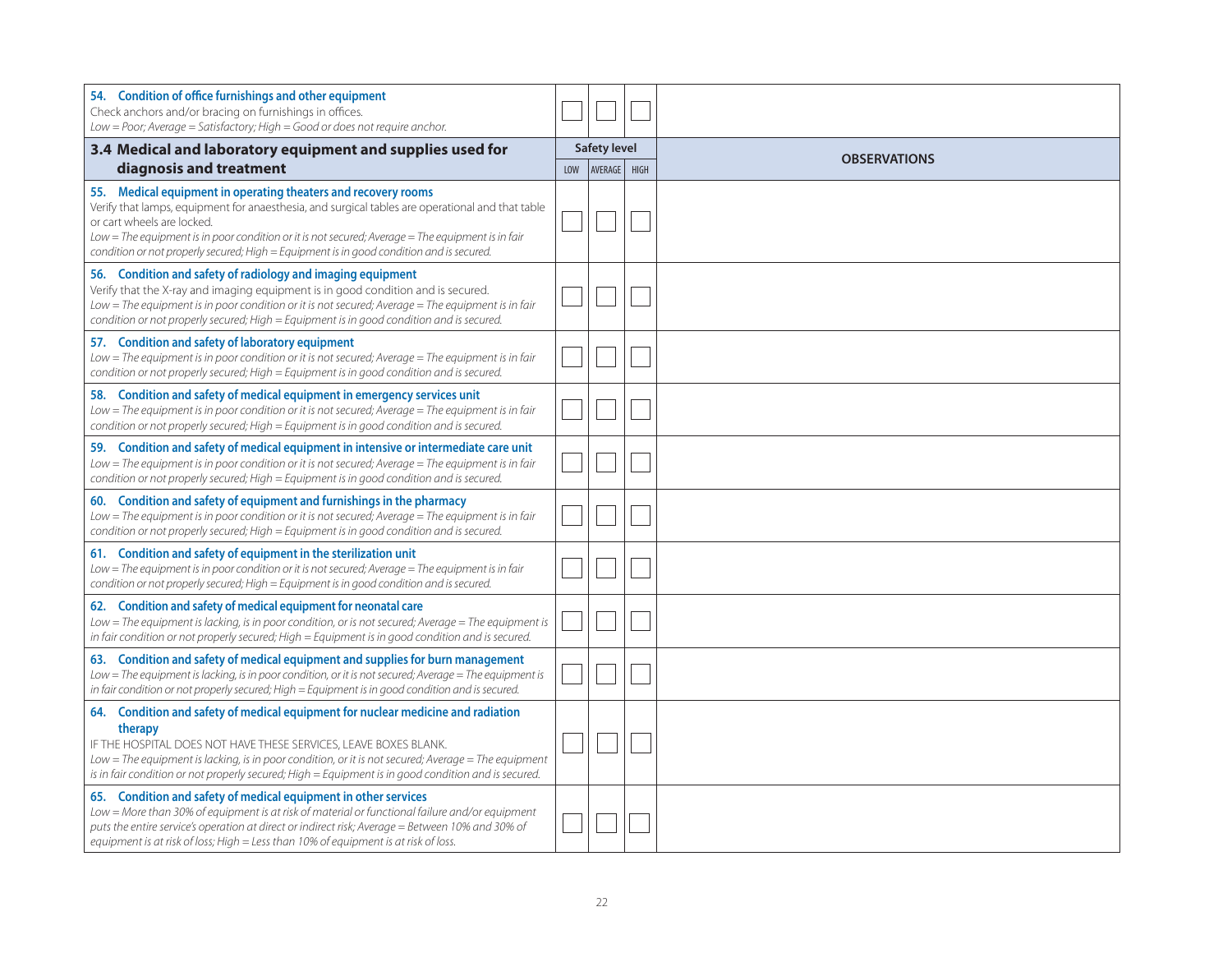| 66. Anchors for shelving and safety of medical contents<br>Low = Shelves are anchored or shelf contents are secured in less than 20% of cases; Average =<br>Shelves are anchored or shelf contents are secured in 20% to 80% of cases; High = More than 80%<br>of shelves are anchored and the contents of shelves are secured (or shelving and contents do not<br>require anchors).                                                                                             |     |                                |      |                     |
|----------------------------------------------------------------------------------------------------------------------------------------------------------------------------------------------------------------------------------------------------------------------------------------------------------------------------------------------------------------------------------------------------------------------------------------------------------------------------------|-----|--------------------------------|------|---------------------|
| 3.5 Architectural elements                                                                                                                                                                                                                                                                                                                                                                                                                                                       | LOW | <b>Safety level</b><br>AVERAGE | HIGH | <b>OBSERVATIONS</b> |
| 67. Condition and safety of doors and entrances<br>Low =Subject to damage and damage to element(s) would impede the performance of this<br>and other components, systems, or operations; Average = Subject to damage but damage to<br>element(s) would not impede function; High = No or minor potential for damage that would<br>impede the performance of this and other components, systems, or operations.                                                                   |     |                                |      |                     |
| 68. Condition and safety of windows and shutters<br>Low =Subject to damage and damage to element(s) would impede the performance of this<br>and other components, systems, or operations; Average = Subject to damage but damage to<br>element(s) would not impede function; High = No or minor potential for damage that would<br>impede the performance of this and other components, systems, or operations.                                                                  |     |                                |      |                     |
| 69. Condition and safety of other elements of the building envelope (outside walls,<br>facings, etc.)<br>Low =Subject to damage and damage to element(s) would impede the performance of this<br>and other components, systems, or operations; Average = Subject to damage but damage to<br>element(s) would not impede function; High = No or minor potential for damage that would<br>impede the performance of this and other components, systems, or operations.             |     |                                |      |                     |
| 70. Condition and safety of roofing<br>Low =Subject to damage and damage to element(s) would impede the performance of this<br>and other components, systems, or operations; Average = Subject to damage but damage to<br>element(s) would not impede function; High = No or minor potential for damage that would<br>impede the performance of this and other components, systems, or operations.                                                                               |     |                                |      |                     |
| 71. Condition and safety of parapets (wall or railing placed to prevent falls on roofs,<br>bridges, stairs, etc.)<br>Low =Subject to damage and damage to element(s) would impede the performance of this<br>and other components, systems, or operations; Average = Subject to damage but damage to<br>element(s) would not impede function; High = No or minor potential for damage that would<br>impede the performance of this and other components, systems, or operations. |     |                                |      |                     |
| 72. Condition and safety of perimeter walls and fencing<br>Low =Subject to damage and damage to element(s) would impede the performance of this and<br>other components, systems, or operations; Average = Subject to damage but damage to element(s)<br>would not impede function; High = No or minor potential for damage that would impede the<br>performance of this and other components, systems, or operations.                                                           |     |                                |      |                     |
| 73. Condition and safety of other outside elements (cornices, ornaments, etc.)<br>Low = Element(s) subject to damage and damage would impede the performance of this and<br>other components, systems, or operations; Average = Element(s) subject to damage but damage<br>would not impede function; High = No or minor potential for damage that would impede the<br>performance of this and other components, systems, or operations.                                         |     |                                |      |                     |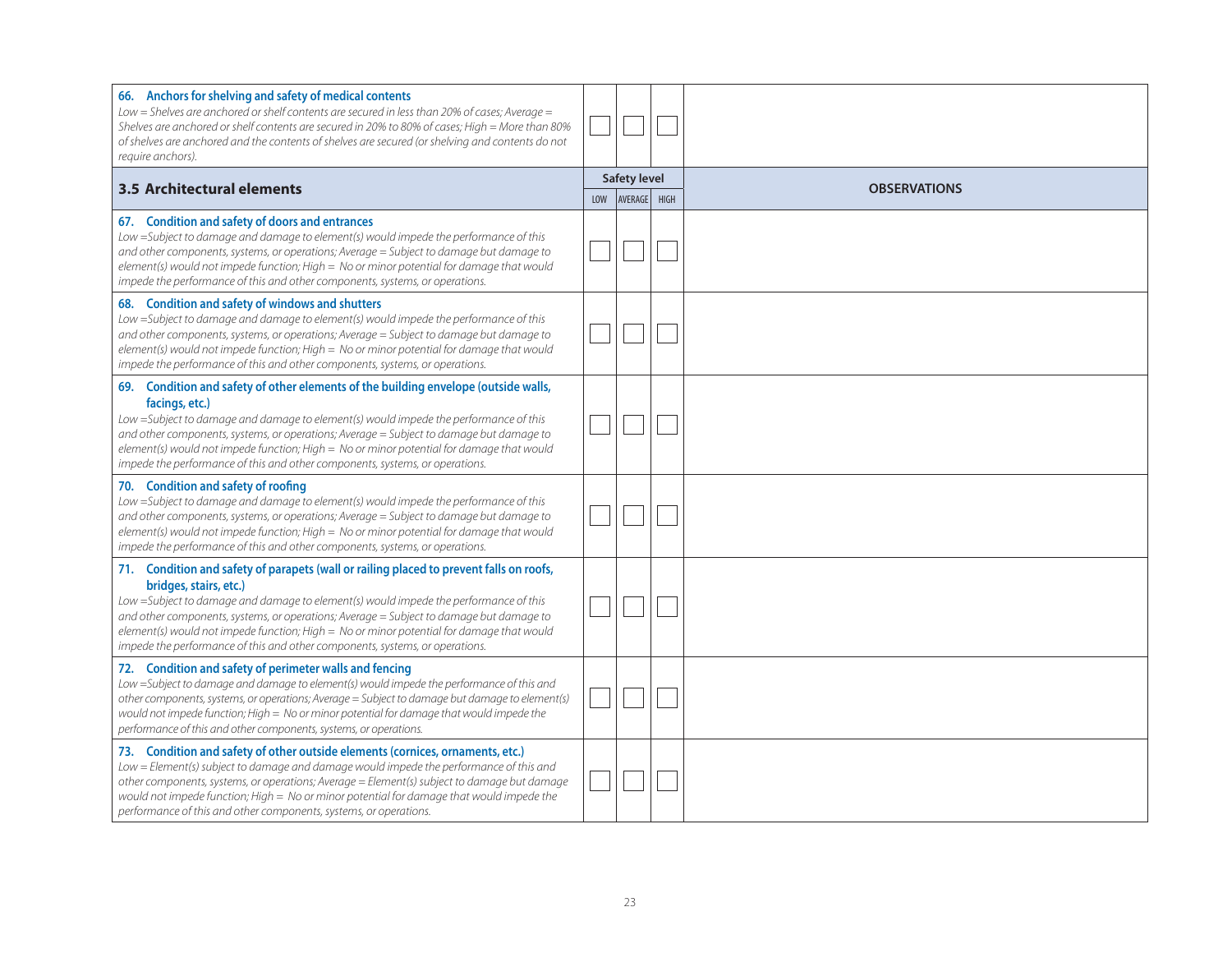| 74. Safe conditions for movement outside of building<br>Low = Damage to structure or road and walkways will impede access to buildings or endanger<br>pedestrians; Average = Damage to structure or road and walkways will not impede pedestrian<br>access, but will impede vehicle access; High = No or minor potential for slight damage which will<br>impede pedestrian or vehicle access.                                                                                                      |  |  |
|----------------------------------------------------------------------------------------------------------------------------------------------------------------------------------------------------------------------------------------------------------------------------------------------------------------------------------------------------------------------------------------------------------------------------------------------------------------------------------------------------|--|--|
| 75. Safe conditions for movement inside the building (corridors, stairs, elevators, exit<br>doors, etc.)<br>Low = Subject to damage and damage to element(s) will impede movement inside building and<br>endanger occupants; Average = Damage to elements will not impede movement of people but<br>will impede movement of stretchers, wheeled equipment; High = No or minor potentional for<br>slight damage which will not impede movement of people or wheeled equipment.                      |  |  |
| 76. Condition and safety of internal walls and partitions<br>Low = Element(s) subject to damage and damage would impede the performance of this and other<br>components, systems, or operations; Average = Element(s) subject to damage but damage would<br>not impede function; High = No or minor potential for damage that would impede the perfor-<br>mance of this and other components, systems, or operations.                                                                              |  |  |
| 77. Condition and safety of false or suspended ceilings<br>IF THE HOSPITAL DOES NOT HAVE FALSE OR SUSPENDED CEILINGS, LEAVE BOXES BLANK.<br>Low = Element(s) subject to damage and damage would impede the performance of this and<br>other components, systems, or operations; Average = Element(s) subject to damage but damage<br>would not impede function; High = No or minor potential for damage that would impede the<br>performance of this and other components, systems, or operations. |  |  |
| 78. Condition and safety of internal and external lighting systems<br>Low = Element(s) subject to damage and damage would impede the performance of this and<br>other components, systems, or operations; Average = Element(s) subject to damage but damage<br>would not impede function; High = $No$ or minor potential for damage that would impede the<br>performance of this and other components, systems, or operations.                                                                     |  |  |
| 79. Condition and safety of fire protection system<br>Low = Element(s) subject to damage and damage would impede the performance of this and<br>other components, systems, or operations; Average = Element(s) subject to damage but damage<br>would not impede function; High = No or minor potential for damage that would impede the<br>performance of this and other components, systems, or operations.                                                                                       |  |  |
| 80. Condition and safety of elevator system<br>IF THERE ARE NO ELEVATORS, LEAVE BOXES BLANK.<br>Low = Element(s) subject to damage and damage would impede the performance of this and<br>other components, systems, or operations; Average = Element(s) subject to damage but damage<br>would not impede function; High = No or minor potential for damage that would impede the<br>performance of this and other components, systems, or operations.                                             |  |  |
| 81. Condition and safety of stairways<br>Low = Element(s) subject to damage and damage would impede the performance of this and<br>other components, systems, or operations; Average = Element(s) subject to damage but damage<br>would not impede function; High = No or minor potential for damage that would impede the<br>performance of this and other components, systems, or operations.                                                                                                    |  |  |
| 82. Condition and safety of floor coverings<br>Low = Element(s) subject to damage and damage would impede the performance of this and other<br>components, systems, or operations; Average = Element(s) subject to damage but damage would<br>not impede function; High = No or minor potential for damage that would impede the<br>performance of this and other components, systems, or operations.                                                                                              |  |  |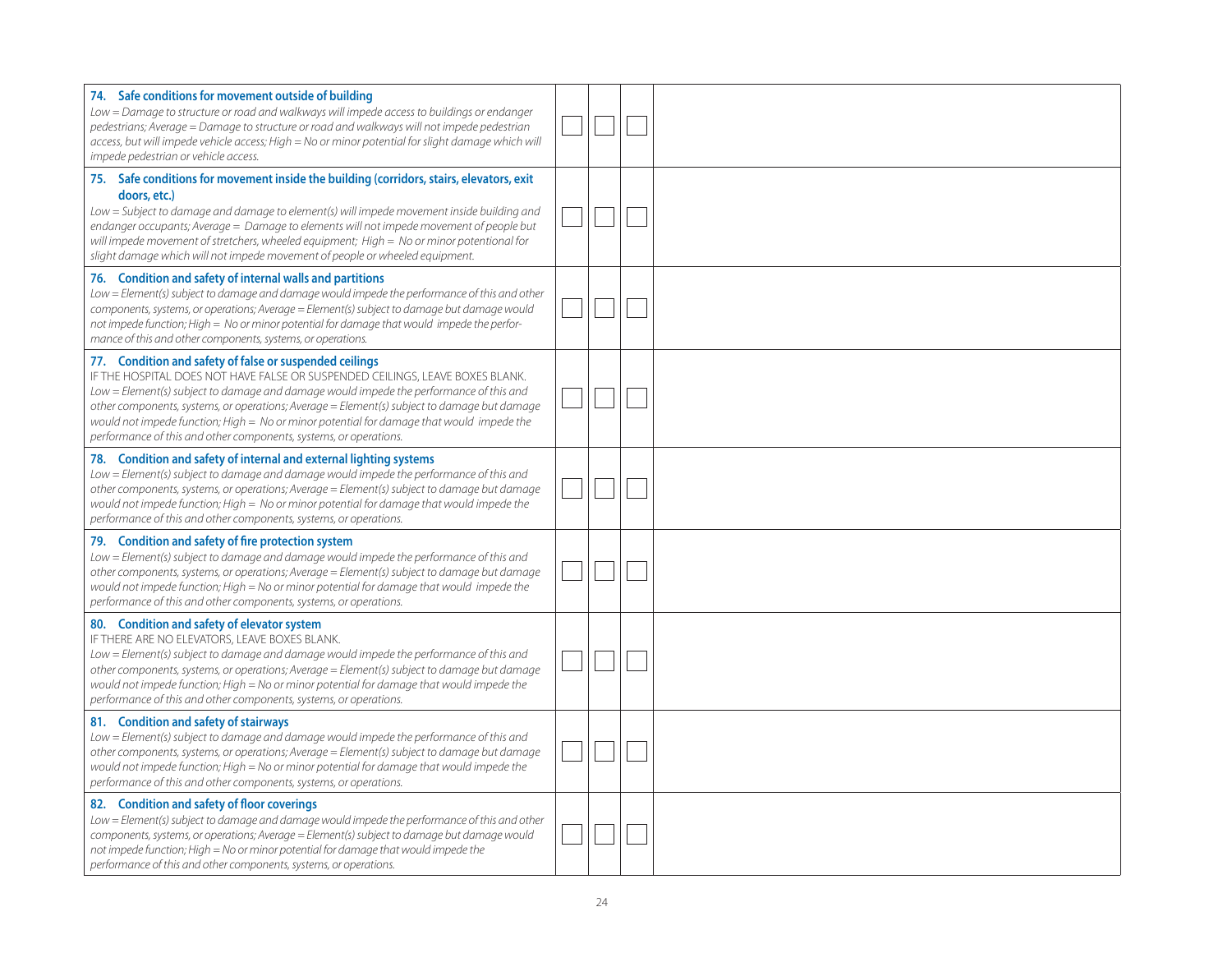| <b>Hospital access routes</b><br>83.<br>$Low = Element(s)$ subject to damage and damage would impede the performance of this and<br>other components, systems, or operations; Average = Element(s) subject to damage but damage<br>would not impede function; High $=$ No or minor potential for damage that would impede the<br>performance of this and other components, systems, or operations.                    |  |  |
|-----------------------------------------------------------------------------------------------------------------------------------------------------------------------------------------------------------------------------------------------------------------------------------------------------------------------------------------------------------------------------------------------------------------------|--|--|
| 84. Other architectural elements, including emergency signs<br>Low = Element(s) subject to damage and damage would impede the performance of this and<br>other components, systems, or operations; Average = Element(s) subject to damage but damage<br>would not impede function; High = No or minor potential for damage that would impede the<br>performance of this and other components, systems, or operations. |  |  |

Comments on the results of Form 2, Module 3: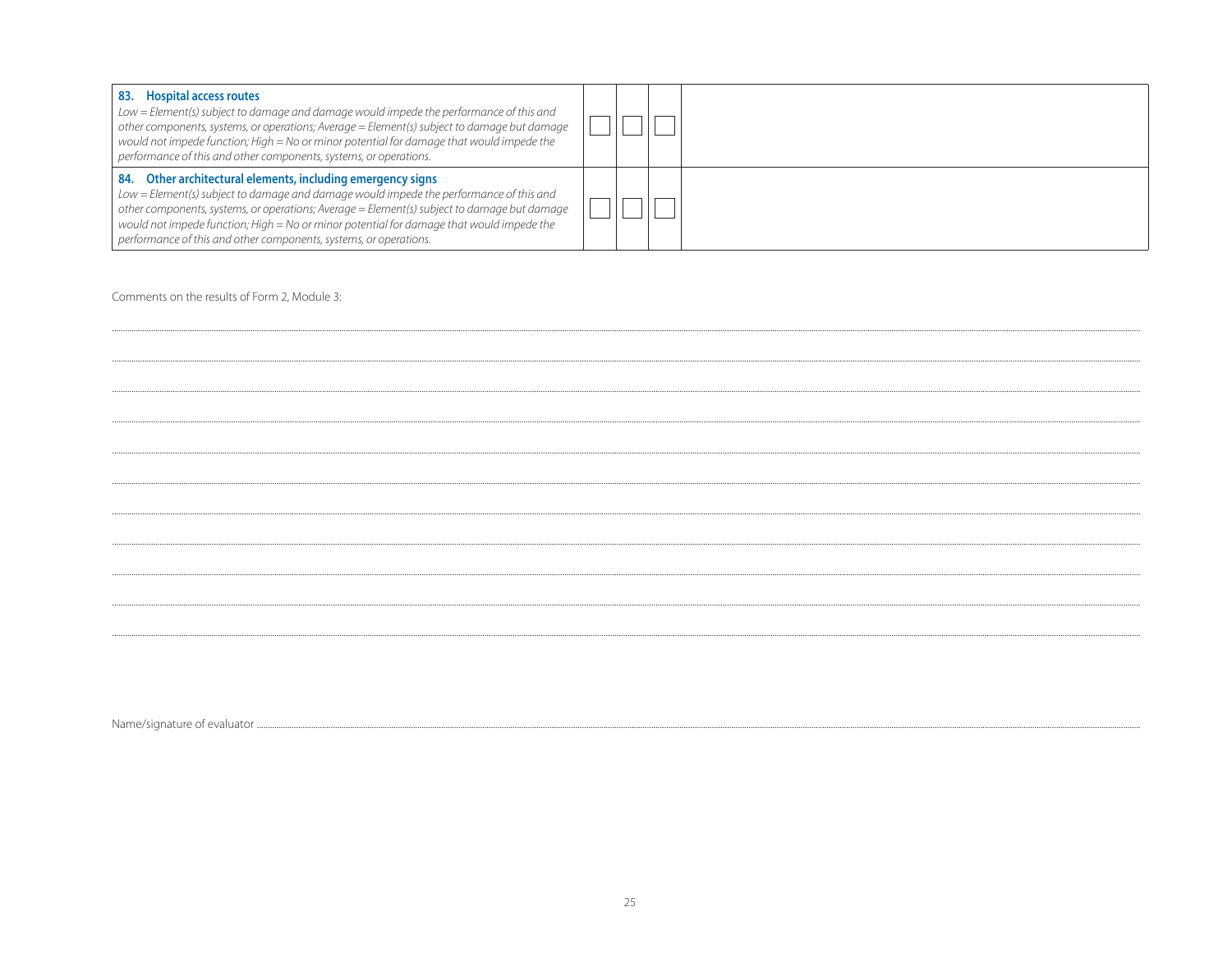#### **4. Safety based on functional capacity of hospital**

The level of preparedness of hospital staff for major emergencies and disasters as well as the level of implementation of the hospital disaster plan.

| 4.1 Organization of the Hospital Disaster Committee and the<br><b>Emergency Operations Center.</b> Assess the level of organization achieved by                                                                                                                                                                                                                                                                                                                                      | Level of<br>organization |         |             | <b>OBSERVATIONS</b> |  |
|--------------------------------------------------------------------------------------------------------------------------------------------------------------------------------------------------------------------------------------------------------------------------------------------------------------------------------------------------------------------------------------------------------------------------------------------------------------------------------------|--------------------------|---------|-------------|---------------------|--|
| the Hospital Disaster Committee.                                                                                                                                                                                                                                                                                                                                                                                                                                                     | LOW                      | AVERAGE | <b>HIGH</b> |                     |  |
| 85. Committee has been formally established to respond to major emergencies or disasters<br>Obtain a copy of the Committee's terms of reference and verify that the list of members<br>corresponds to current personnel.<br>Low = Committee does not exist; Average = Committee exists but is not functioning; High =<br>Committee exists and is functioning.                                                                                                                        |                          |         |             |                     |  |
| 86. Committee membership is multi-disciplinary<br>Verify that the positions on the Committee are occupied by personnel from diverse disciplines<br>(for example, hospital director, chief of nursing, maintenance engineer, head of emergency<br>services, medical director, chief of surgery, chief of laboratory and support services, among<br>others).<br>Low = 0-3 disciplines represented; Average = 4-5 disciplines represented; High = 6 or more<br>disciplines represented. |                          |         |             |                     |  |
| 87. Each member is aware of his/her specific responsibilities<br>Verify that members' assigned responsibilities are in writing, describing their specific roles.<br>Low = Responsibilities not assigned; Average = Responsibilities have been officially assigned;<br>High = All members know and comply with their responsibilities.                                                                                                                                                |                          |         |             |                     |  |
| 88. Space is designated for the hospital Emergency Operations Centre (EOC)<br>Verify that a room has been designated for operational command and that all means of<br>communication are present (telephone, fax, Internet, etc.).<br>Low = Nonexistent; Average = Space has been officially assigned; High = EOC exists and is<br>functional.                                                                                                                                        |                          |         |             |                     |  |
| 89. The EOC is in a protected and safe location<br>Take into account accessibility, safety, and protection when checking the room used for the<br>EOC.<br>Low = The room for the EOC is not in a safe location; Average = The EOC is in a safe location but it<br>is not easily accessible; High =The EOC is in a safe, protected, and easily accessible location.                                                                                                                   |                          |         |             |                     |  |
| 90. The EOC has a computer system and computers<br>Verify that the EOC has Internet and intranet connections.<br>Low = No; Average = Incomplete; High = The EOC has all computer system requirements                                                                                                                                                                                                                                                                                 |                          |         |             |                     |  |
| 91. Both internal and external communications systems in the EOC function properly<br>Determine whether the switchboard (telephone central for re-routing calls) has a paging or a<br>public address system and the operators know the emergency codes and how to use them.<br>Low = Does not function or is nonexistent; Average = Partly functional; High = Complete and<br>functional.                                                                                            |                          |         |             |                     |  |
| 92. The EOC has an alternative communications system<br>Determine whether, besides the switchboard, there is an alternative communications system<br>(e.g. cellular, two-way radio, etc.).<br>Low = Nonexistent; Average = Incomplete; High = Yes.                                                                                                                                                                                                                                   |                          |         |             |                     |  |
| 93. The EOC has adequate equipment and furnishings<br>Verify that there are desks, chairs, power outlets, lighting, water supply, and drainage.<br>$Low = No$ ; Average = Incomplete; High = Yes.                                                                                                                                                                                                                                                                                    |                          |         |             |                     |  |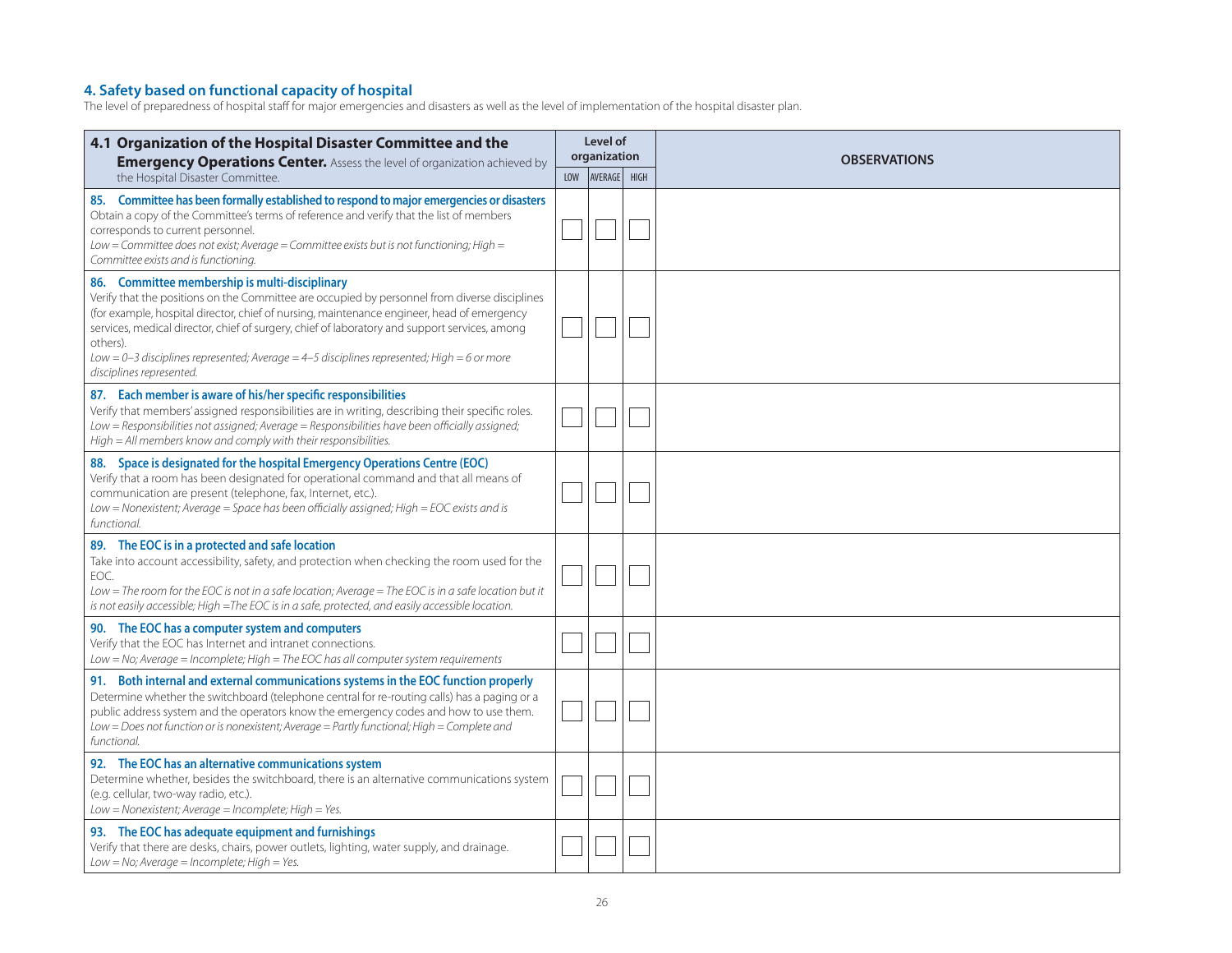| 94. An up-to-date telephone directory is available in the EOC<br>Confirm that the directory includes all support services needed in an emergency (randomly<br>check telephone numbers).<br>Low = No; Average = Directory exists but is not up-to-date; High = Available and current.                                                                                                                                                                                                        |     |                                       |      |                     |
|---------------------------------------------------------------------------------------------------------------------------------------------------------------------------------------------------------------------------------------------------------------------------------------------------------------------------------------------------------------------------------------------------------------------------------------------------------------------------------------------|-----|---------------------------------------|------|---------------------|
| 95. "Action Cards" available for all personnel<br>Verify that action cards describe the assigned duties of each hospital staff member in case of<br>an internal or external disaster.<br>Low = No; Average = Insufficient (numbers and quality); High = All staff members have cards.                                                                                                                                                                                                       |     |                                       |      |                     |
| 4.2 Operational plan for internal or external disasters                                                                                                                                                                                                                                                                                                                                                                                                                                     | LOW | Level of<br>implementation<br>AVERAGE | HIGH | <b>OBSERVATIONS</b> |
| 96. Strengthen essential hospital services<br>The plan specifies actions to be taken before, during, and after a disaster in the hospital's<br>essential services (emergency room, intensive care unit, sterilization unit, operating theatre,<br>among others).<br>Low = Plan does not exist or exists only as a document; Average = Plan exists and personnel have<br>been trained; High = Plan exists, personnel have been trained, and resources are in place to carry<br>out the plan. |     |                                       |      |                     |
| 97. Procedures to activate and deactivate the plan<br>Verify that there are procedures for how, when, and by whom the plan is activated/<br>deactivated.<br>Low = Plan does not exist or exists only as a document; Average = Plan exists and personnel have<br>been trained; High = Plan exists, personnel have been trained, and resources are in place to carry<br>out the procedures.                                                                                                   |     |                                       |      |                     |
| 98. Special administrative procedures for disasters<br>Verify that the plan includes procedures for contracting personnel and for procurements in<br>case of disaster.<br>Low = Procedures do not exist or exist only in a document; Average = Procedures exist and<br>personnel have been trained; High = Plan exists, personnel have been trained, and resources are in<br>place to carry out the procedures.                                                                             |     |                                       |      |                     |
| 99. Financial resources for emergencies are budgeted and guaranteed<br>Verify that the hospital has a specific budget for use in disaster situations.<br>Low = Not budgeted; Average = Funds will cover less than 72 hours; High = Funds are guaranteed<br>for 72 hours or more.                                                                                                                                                                                                            |     |                                       |      |                     |
| 100. Procedures for expanding usable space, including the availability of extra beds<br>The plan identifies physical spaces that can be equipped to treat mass casualties.<br>Low = Space for expansion has not been identified; Average = Space has been identified and<br>personnel have been trained to carry out the expansion; High = Procedures exist, personnel have<br>been trained, and resources are in place to carry out expansion of space.                                    |     |                                       |      |                     |
| 101. Procedures for admission to the emergency department<br>The plan specifies the places and personnel responsible for carrying out triage.<br>Low = Procedures do not exist or exist only in a document; Average = Procedures exist and personnel<br>have been trained; High = Procedures exist, personnel have been trained, and resources are in place<br>to implement them.                                                                                                           |     |                                       |      |                     |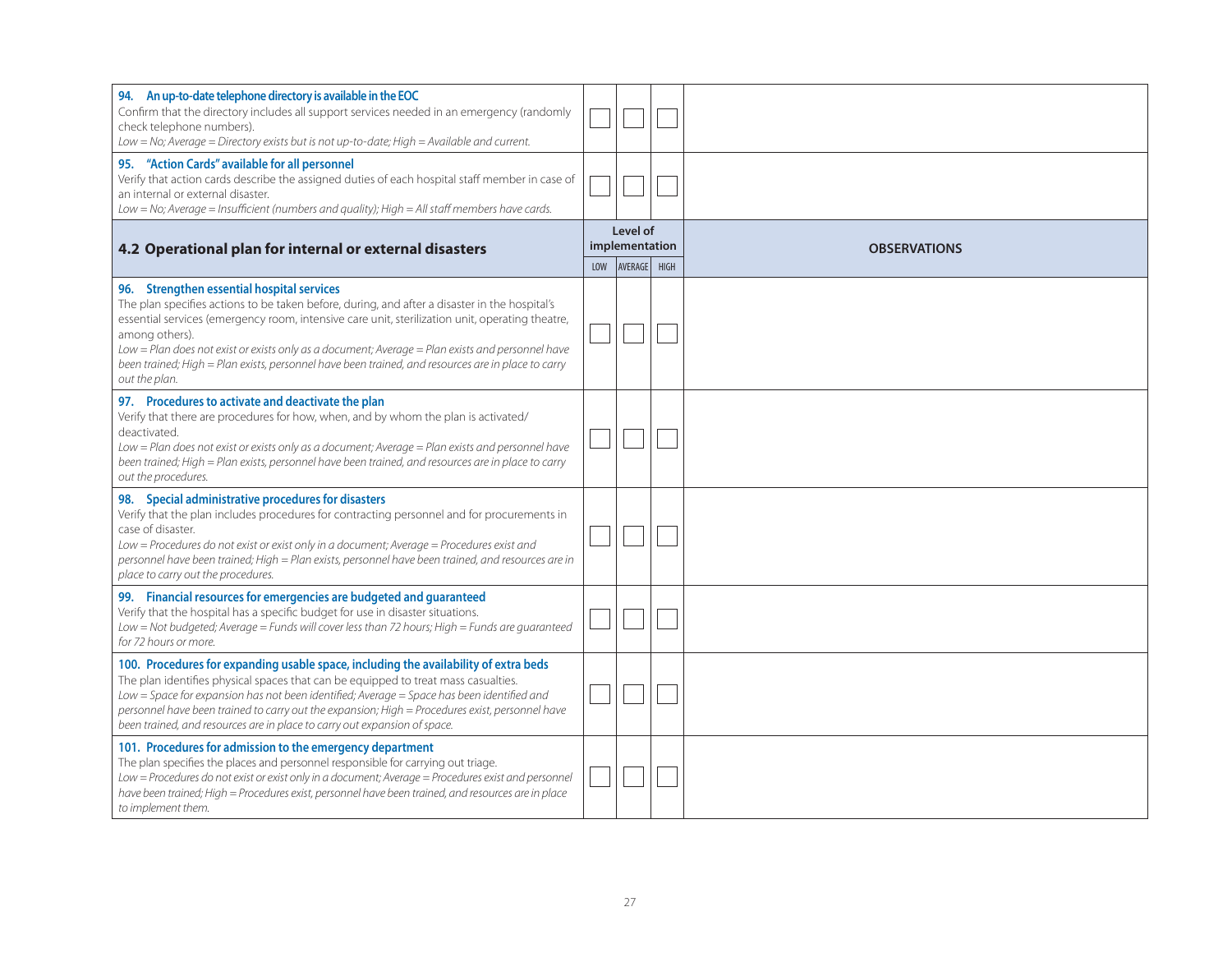| 102. Procedures to expand emergency department and other critical services<br>The plan should indicate actions needed to expand hospital services (for example, drinking<br>water supply, power, wastewater).<br>Low = Procedures do not exist or exist only in a document; Average = Procedures exist and personnel<br>have been trained; High = Procedures exist, personnel have been trained, and resources are in place<br>to implement them.                          |  |  |
|----------------------------------------------------------------------------------------------------------------------------------------------------------------------------------------------------------------------------------------------------------------------------------------------------------------------------------------------------------------------------------------------------------------------------------------------------------------------------|--|--|
| 103. Procedures to protect patients' medical records<br>The plan indicates how medical and other critical patient records can be safely moved.<br>Low = Procedures do not exist or exist only in a document; Average = Procedures exist and person-<br>nel have been trained; High = Procedures exist, personnel have been trained, and resources are in<br>place to implement them.                                                                                       |  |  |
| 104. Regular safety inspections are conducted by the appropriate authority<br>Note the expiration and/or refill dates of fire extinguishers and of flow tests for fire hydrants.<br>Examine logbooks that record equipment tests and dates of inspections by civil defence<br>personnel.<br>Low = Inspections do not occur; Average = Incomplete or outdated inspection; High = Inspections<br>are complete and up-to-date.                                                |  |  |
| 105. Procedures for hospital epidemiological surveillance<br>Verify that the hospital's Epidemiological Surveillance Committee has specific procedures for<br>disaster incidents or treatment of mass casualties.<br>Low = Procedures do not exist or exist only in a document; Average = Procedures exist and personnel<br>have been trained; High = Procedures exist, personnel have been trained, and resources are in place<br>to implement them.                      |  |  |
| 106. Procedures for preparing sites for temporary placement of dead bodies and for<br>forensic medicine<br>Verify that the plan includes specific arrangements for pathology and a site for the place-<br>ment of multiple cadavers.<br>Low = Procedures do not exist or exist only in a document; Average = Procedures exist and person-<br>nel have been trained; High = Procedures exist, personnel have been trained, and resources are in<br>place to implement them. |  |  |
| 107. Procedures for triage, resuscitation, stabilization, and treatment<br>Low = Procedures do not exist or exist only in a document; Average = Procedures exist and person-<br>nel have been trained; High = Procedures exist, personnel have been trained, and resources are in<br>place to implement them.                                                                                                                                                              |  |  |
| 108. Transport and logistics support<br>Confirm that the hospital has ambulances and other official vehicles.<br>Low = Ambulances and vehicles for logistic support are not available; Average = There are<br>insufficient vehicles; High = Appropriate vehicles in sufficient numbers are available.                                                                                                                                                                      |  |  |
| 109. Food rations for hospital staff during the emergency<br>The plan specifies actions for supplying food during the emergency and funds for these<br>supplies are included in the budget.<br>Low = Nonexistent; Average = Covers less than 72 hours; High = Guaranteed for at least 72 hours.                                                                                                                                                                            |  |  |
| 110. Duties assigned for additional personnel mobilized during the emergency<br>Low = Assignments do not exist or exist only in a document; Average = Duties are assigned and<br>personnel have been trained; High = Duties are assigned, personnel have been trained, and<br>resources are in place to mobilize the personnel.                                                                                                                                            |  |  |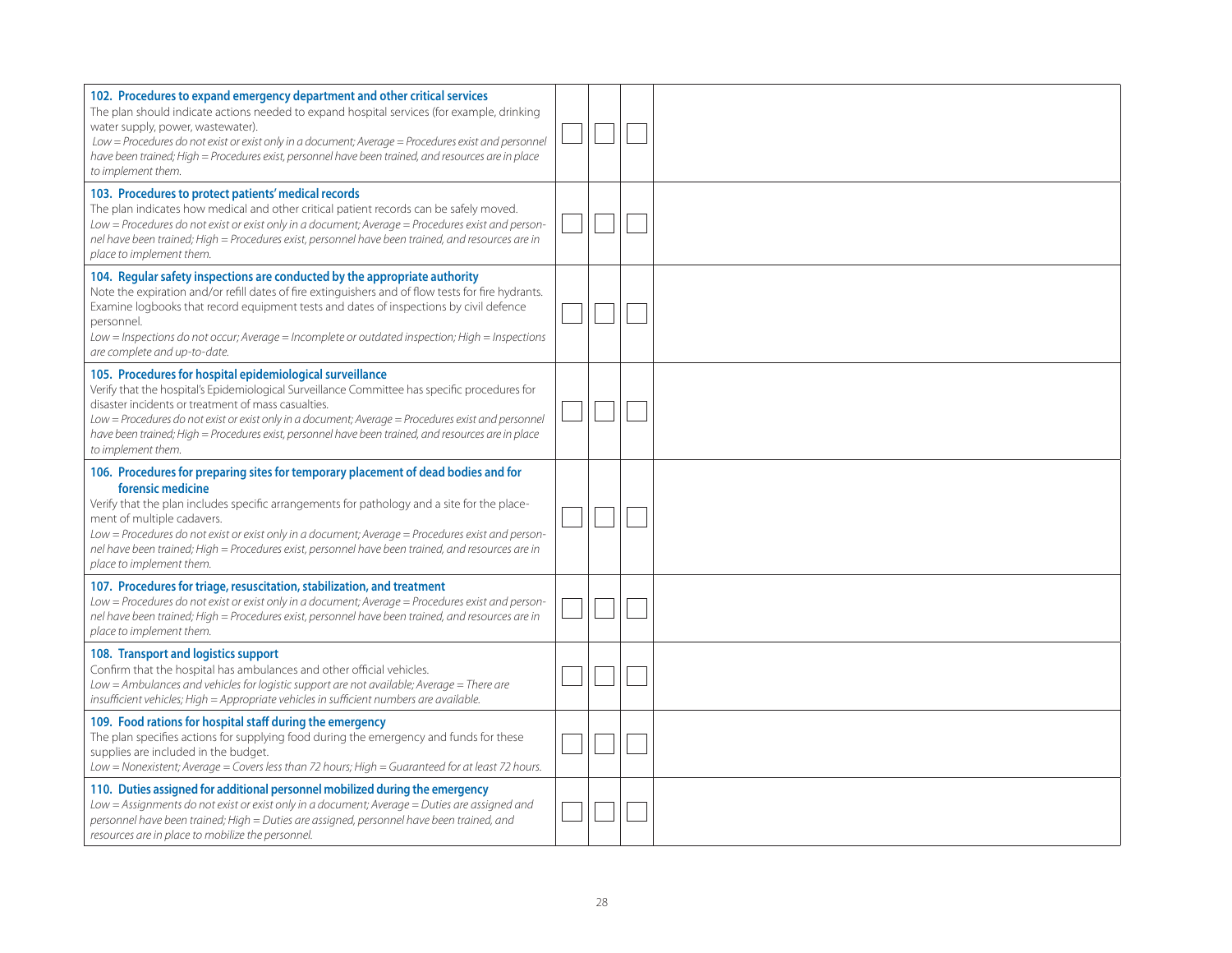| 111. Measures to ensure the well-being of additional personnel mobilized during the<br>emergency<br>The plan identifies where emergency personnel can rest, drink, and eat.<br>Low = Nonexistent; Average = Measures cover less than 72 hours; High = Measures are ensured for at<br>least 72 hours.                                                                                                                                                                                                              |  |  |
|-------------------------------------------------------------------------------------------------------------------------------------------------------------------------------------------------------------------------------------------------------------------------------------------------------------------------------------------------------------------------------------------------------------------------------------------------------------------------------------------------------------------|--|--|
| 112. Cooperative arrangements with local emergency plan<br>There are written arrangements regarding cooperation between the hospital and<br>community authorities.<br>Low = No arrangements exist; Average = Arrangements exist but are not operational; High = Ar-<br>rangements exist and are operational.                                                                                                                                                                                                      |  |  |
| 113. Mechanism to prepare a census of admitted patients and those referred to other<br>hospitals<br>The plan has specific forms that facilitate the listing of patients during emergencies.<br>Low = Mechanism does not exist or exists only as a document; Average = Mechanism exists and<br>personnel have been trained; High = Mechanism exists, personnel have been trained, and resources are<br>in place to carry out the census.                                                                           |  |  |
| 114. System for referral and counter-referral of patients<br>Low = System does not exist or exists only as a document; Average = System exists and personnel<br>have been trained; High = System exists, personnel have been trained, and resources are in place<br>to carry out the plan.                                                                                                                                                                                                                        |  |  |
| 115. Procedures for communicating with the public and media<br>The hospital disaster plan specifies who is responsible for communicating with the public and<br>media in case of disaster (generally the highest person in the chain of command at the time of<br>the event).<br>Low = Procedures do not exist or exist only in a document; Average = Procedures exist and personnel<br>have been trained; High = Procedures exist, personnel have been trained, and resources are in place<br>to implement them. |  |  |
| 116. Procedures for response during evening, weekend, and holiday shifts<br>Low = Procedures do not exist or exist only in a document; Average = Procedures exist and person-<br>nel have been trained; High = Procedures exist, personnel have been trained, and resources are in<br>place to implement them.                                                                                                                                                                                                    |  |  |
| 117. Procedures for the evacuation of the facility<br>Verify procedures to evacuate patients, visitors, and staff.<br>Low = Procedures do not exist or exist only in a document; Average = Procedures exist and person-<br>nel have been trained; High = Procedures exist, personnel have been trained, and resources are in<br>place to implement them.                                                                                                                                                          |  |  |
| 118. Emergency and other exit routes are accessible<br>Verify that exit routes are clearly marked and free of obstacles.<br>Low = Exit routes are not clearly marked and many are blocked; Average = Some exit routes are<br>marked and most are clear of obstacles; High = All exit routes are clearly marked and free of<br>obstacles.                                                                                                                                                                          |  |  |
| 119. Simulation exercises and drills<br>The plan is tested regularly through simulations and drills, which are evaluated and modified<br>as appropriate.<br>Low = Plans are not tested; Average = Plans are tested, but not each year; High = Plans are tested<br>annually and updated according to the results of the exercises.                                                                                                                                                                                 |  |  |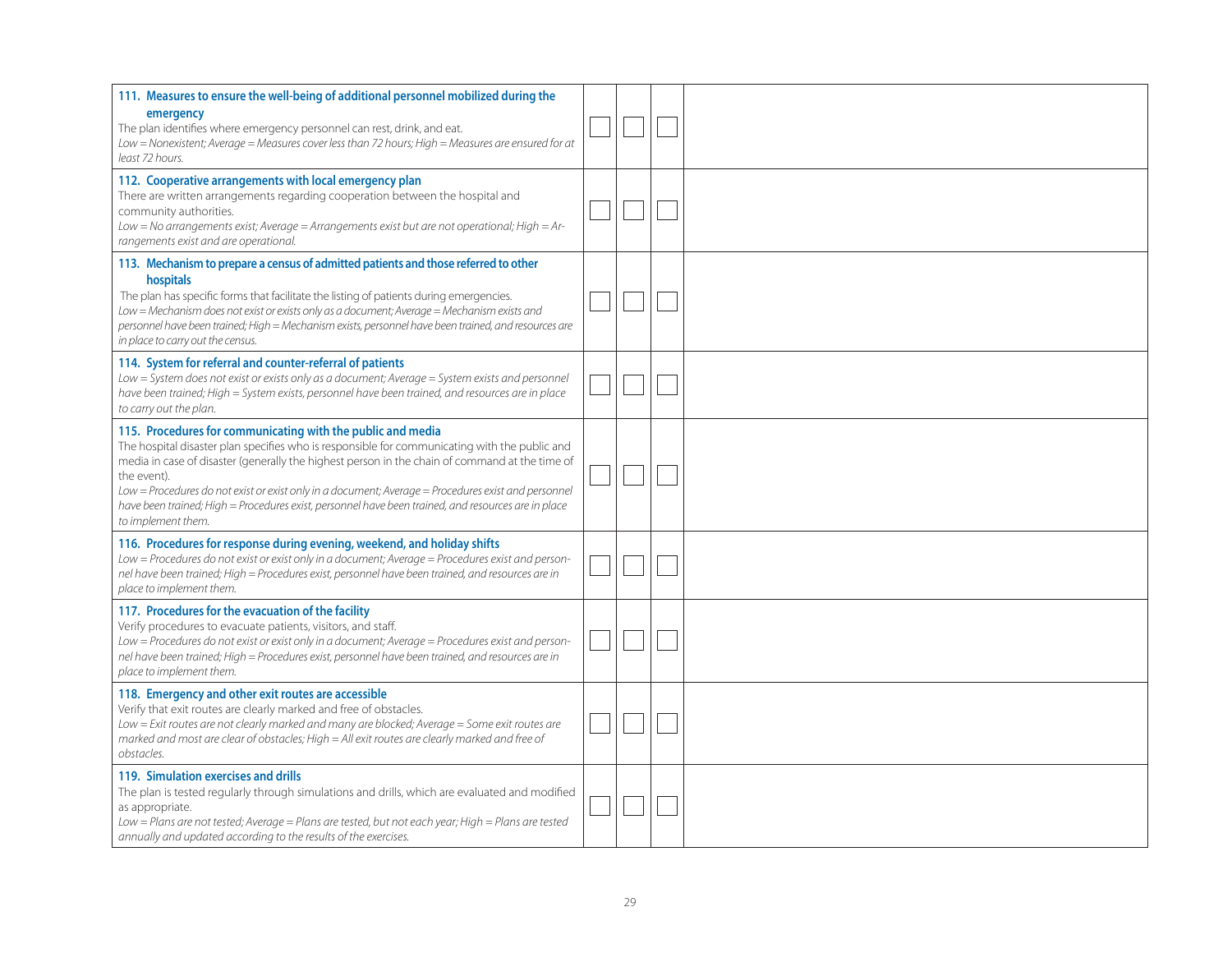| 4.3 Contingency plans for medical treatment in disasters                                                                                                                                                                                                                                                                                                                           | Level of<br>implementation |         |      | <b>OBSERVATIONS</b> |
|------------------------------------------------------------------------------------------------------------------------------------------------------------------------------------------------------------------------------------------------------------------------------------------------------------------------------------------------------------------------------------|----------------------------|---------|------|---------------------|
|                                                                                                                                                                                                                                                                                                                                                                                    | <b>LOW</b>                 | AVERAGE | HIGH |                     |
| 120. Earthquakes, tsunamis, volcanoes, and landslides<br>IF THESE HAZARDS DO NOT EXIST WHERE THE HOSPITAL IS LOCATED, LEAVE THE BOXES<br><b>BLANK.</b><br>Low = Plan does not exist or exists only as a document; Average = Plan exists and personnel have<br>been trained; High = Plan exists, personnel have been trained, and resources are in place to carry<br>out the plan.  |                            |         |      |                     |
| 121. Social conflict and terrorism<br>$B = Low = Plan$ does not exist or exists only as a document; Average = Plan exists and personnel<br>have been trained; High = Plan exists, personnel have been trained, and resources are in place to<br>carry out the plan.                                                                                                                |                            |         |      |                     |
| 122. Floods and hurricanes<br>IF THESE HAZARDS DO NOT EXIST WHERE THE HOSPITAL IS LOCATED, LEAVE THE BOXES<br><b>BLANK.</b><br>Low = Plan does not exist or exists only as a document; Average = Plan exists and personnel have<br>been trained; High = Plan exists, personnel have been trained, and resources are in place to carry<br>out the plan.                             |                            |         |      |                     |
| 123. Fires and explosions.<br>Low = Plan does not exist or exists only as a document; Average = Plan exists and personnel have<br>been trained; High = Plan exists, personnel have been trained, and resources are in place to carry<br>out the plan.                                                                                                                              |                            |         |      |                     |
| 124. Chemical accidents OR exposure to ionizing radiation<br>Low = Plan does not exist or exists only as a document; Average = Plan exists and personnel have<br>been trained; High = Plan exists, personnel have been trained, and resources are in place to carry out<br>the plan.                                                                                               |                            |         |      |                     |
| 125. Pathogens with epidemic potential<br>Low = Plan does not exist or exists only as a document; Average = Plan exists and personnel have<br>been trained; High = Plan exists, personnel have been trained, and resources are in place to carry<br>out the plan.                                                                                                                  |                            |         |      |                     |
| 126. Psycho-social treatment for patients, families, and health workers<br>Low = Plan does not exist or exists only as a document; Average = Plan exists and personnel have<br>been trained; High = Plan exists, personnel have been trained, and resources are in place to carry<br>out the plan.                                                                                 |                            |         |      |                     |
| 127. Control of hospital-acquired infections<br>Request the corresponding hospital manual and verify whether control procedures are in<br>force.<br>Low = Manual does not exist or exists only as a document; Average = Manual exists and personnel<br>have been trained; High = Manual exists, personnel have been trained, and resources are available<br>to implement measures. |                            |         |      |                     |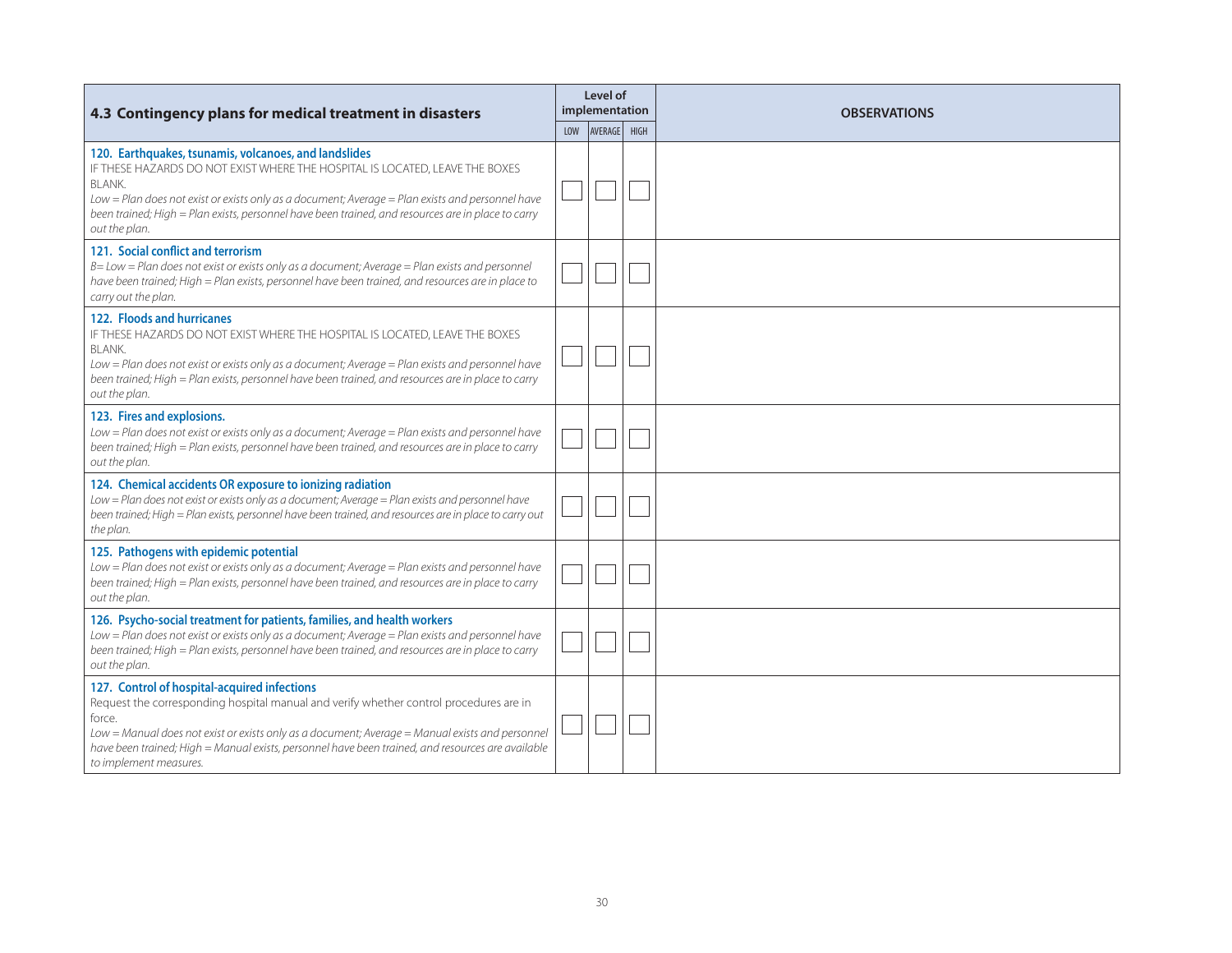| 4.4 Plans for the operation, preventive maintenance, and<br>restoration of critical services                                                                                                                                                                                                                                                                                                                                              |     | Level of<br>availability | <b>OBSERVATIONS</b> |
|-------------------------------------------------------------------------------------------------------------------------------------------------------------------------------------------------------------------------------------------------------------------------------------------------------------------------------------------------------------------------------------------------------------------------------------------|-----|--------------------------|---------------------|
| Measure the level of availability, accessibility, and relevance of documents that are es-<br>sential when responding to an emergency.                                                                                                                                                                                                                                                                                                     | LOW | AVERAGE HIGH             |                     |
| 128. Electric power supply and back-up generators<br>The maintenance division should provide the operations manual for the back-up electric<br>generator as well as preventive maintenance records.<br>Low = Procedures do not exist or exist only in a document; Average = Procedures exist and person-<br>nel have been trained; High = Procedures exist, personnel have been trained, and resources are in<br>place to implement them. |     |                          |                     |
| 129. Drinking water supply<br>The maintenance division should provide the operations manual for the water supply system<br>as well as records on preventive maintenance and water quality control.<br>Low = Procedures do not exist or exist only in a document; Average = Procedures exist and personnel<br>have been trained; High = Procedures exist, personnel have been trained, and resources are in place<br>to implement them.    |     |                          |                     |
| 130. Fuel reserves<br>The maintenance division should provide the operations manual for fuel supplies, as well as<br>preventive maintenance records.<br>Low = Procedures do not exist or exist only in a document; Average = Procedures exist and person-<br>nel have been trained; High = Procedures exist, personnel have been trained, and resources are in<br>place to implement them.                                                |     |                          |                     |
| 131. Medical gases<br>The maintenance division should provide the operations manual for medical gases supply,<br>as well as preventive maintenance records.<br>Low = Procedures do not exist or exist only in a document; Average = Procedures exist and person-<br>nel have been trained; High = Procedures exist, personnel have been trained, and resources are in<br>place to implement them.                                         |     |                          |                     |
| 132. Standard and back-up communications systems<br>Low = Procedures do not exist or exist only in a document; Average = Procedures exist and person-<br>nel have been trained; High = Procedures exist, personnel have been trained, and resources are in<br>place to implement them.                                                                                                                                                    |     |                          |                     |
| 133. Wastewater systems<br>The maintenance division should ensure that hospital wastewater drains into the public<br>sewage system and does not contaminate drinking water.<br>Low = Procedures do not exist or exist only in a document; Average = Procedures exist and person-<br>nel have been trained; High = Procedures exist, personnel have been trained, and resources are in<br>place to implement them.                         |     |                          |                     |
| 134. Solid waste management<br>The maintenance division should provide the operations manual for solid waste management,<br>as well as records showing waste collection and subsequent disposal.<br>Low = Procedures do not exist or exist only in a document; Average = Procedures exist and person-<br>nel have been trained; High = Procedures exist, personnel have been trained, and resources are in<br>place to implement them.    |     |                          |                     |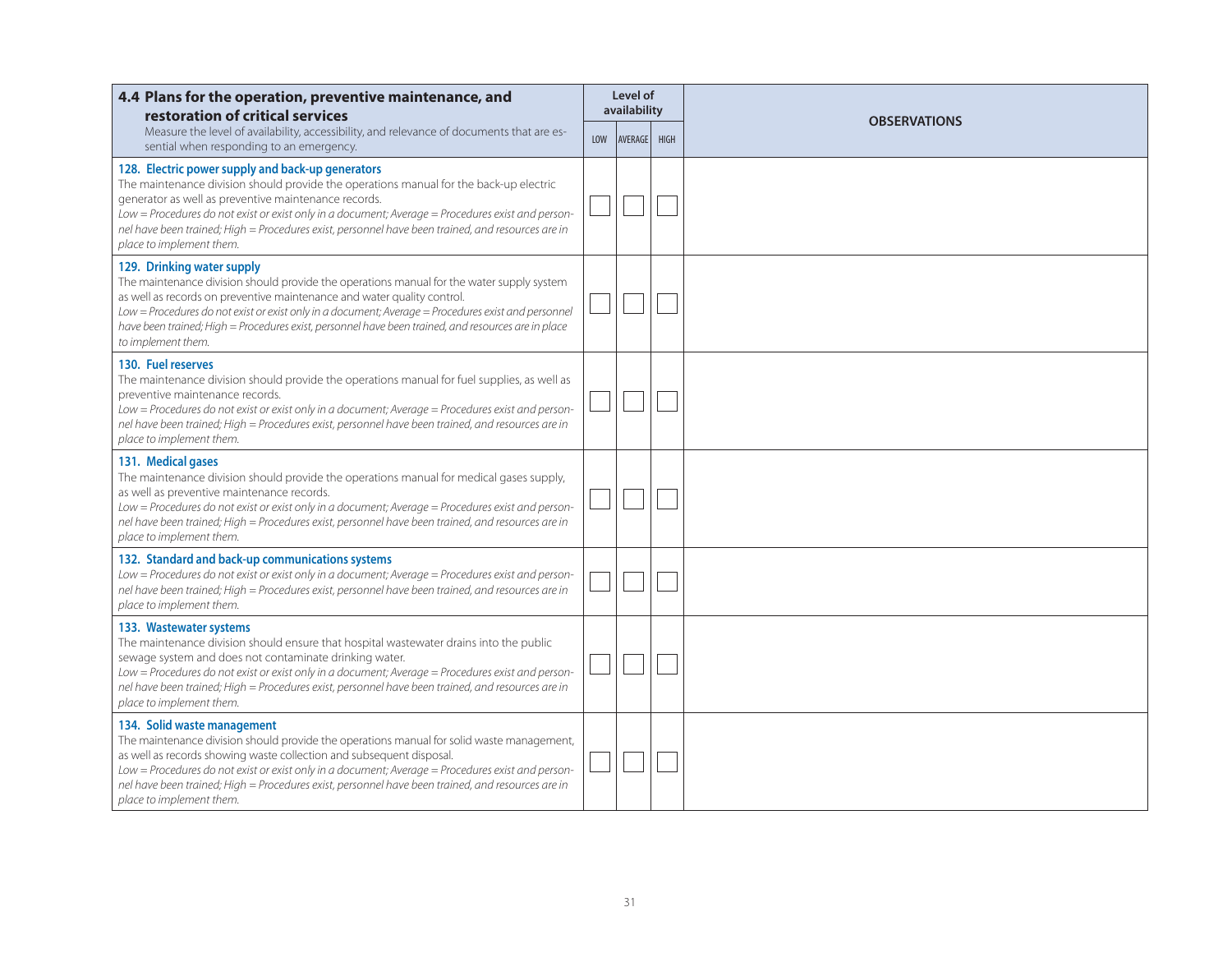| 135. Maintenance of the fire protection system<br>The maintenance division should provide the operations manual for the fire protection<br>systems, as well as records showing preventive maintenance on fire extinguishers and fire<br>hydrants.<br>Low = Procedures do not exist or exist only in a document; Average = Procedures exist and person-<br>nel have been trained; High = Procedures exist, personnel have been trained, and resources are in<br>place to implement them. |     |              |             |                          |  |                     |
|-----------------------------------------------------------------------------------------------------------------------------------------------------------------------------------------------------------------------------------------------------------------------------------------------------------------------------------------------------------------------------------------------------------------------------------------------------------------------------------------|-----|--------------|-------------|--------------------------|--|---------------------|
| 4.5 Availability of medicines, supplies, instruments, and other                                                                                                                                                                                                                                                                                                                                                                                                                         |     |              |             | Level of<br>availability |  | <b>OBSERVATIONS</b> |
| equipment for use in emergency<br>Verify the availability of essential supplies in the event of an emergency.                                                                                                                                                                                                                                                                                                                                                                           | LOW | AVER-<br>AGE | <b>HIGH</b> |                          |  |                     |
| 136. Medicines<br>Check the availability of emergency medicines. The WHO list of essential drugs can be used<br>as a reference.<br>Low = Nonexistent; Average = Supply covesr less than 72 hours; High = Supply is guaranteed for<br>at least 72 hours.                                                                                                                                                                                                                                 |     |              |             |                          |  |                     |
| 137. Items for treatment and other supplies<br>Check that the sterilization unit has a supply of sterilized materials for use in an emergency<br>(check the supply prepared for the following day).<br>Low = Nonexistent; Average = Supply covers less than 72 hours; High = Supply quaranteed for at<br>least 72 hours.                                                                                                                                                                |     |              |             |                          |  |                     |
| 138. Instruments<br>Verify the existence and maintenance of specific instruments used in emergencies.<br>Low = Nonexistent; Average = Supply covers less than 72 hours; High = Supply guaranteed for at<br>least 72 hours.                                                                                                                                                                                                                                                              |     |              |             |                          |  |                     |
| 139. Medical gases<br>Verify the phone numbers and addresses of medical gas supplier and ensure availability in an<br>emergency from the supplier.<br>Low = Nonexistent; Average = Supply covers less than 72 hours; High = Supply quaranteed for at<br>least 72 hours.                                                                                                                                                                                                                 |     |              |             |                          |  |                     |
| 140. Mechanical volume ventilators<br>The Hospital Disaster Committee should provide documentation on quantity and conditions<br>of use of this equipment.<br>Low = Nonexistent; Average = Supply covers less than 72 hours; High = Supply quaranteed for at<br>least 72 hours.                                                                                                                                                                                                         |     |              |             |                          |  |                     |
| 141. Electro-medical equipment<br>The Hospital Disaster Committee should provide documentation on quantity and conditions<br>of use of this equipment.<br>Low = Nonexistent; Average = Supply covers less than 72 hours; High = Supply guaranteed for at<br>least 72 hours.                                                                                                                                                                                                             |     |              |             |                          |  |                     |
| 142. Life-support equipment<br>Low = Nonexistent; Average = Supply covers less than 72 hours; High = Supply guaranteed for at<br>least 72 hours.                                                                                                                                                                                                                                                                                                                                        |     |              |             |                          |  |                     |
| 143. Personal protection equipment for epidemics (disposable)<br>Verify the hospital's stocks of personal protection equipment for staff working in areas of<br>initial contact and treatment.<br>Low = Nonexistent; Average = Supply covers less than 72 hours; High = Supply guaranteed for at<br>least 72 hours.                                                                                                                                                                     |     |              |             |                          |  |                     |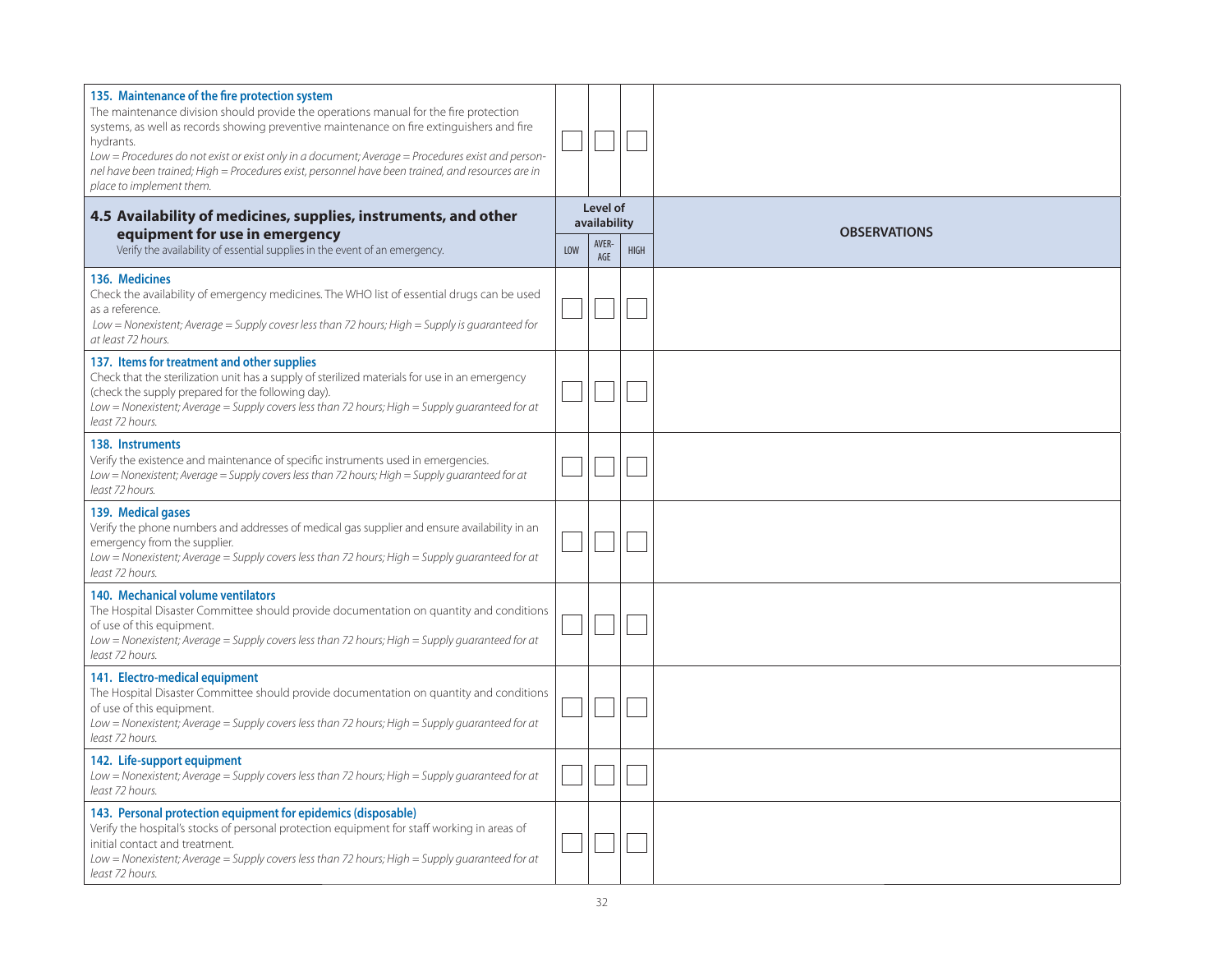| 144. Crash cart for cardiopulmonary arrest<br>The Hospital Disaster Committee should provide documentation on quantity, conditions of<br>use, and locations of crash carts for treatment of cardiopulmonary arrest.<br>Low = Nonexistent; Average = Supply covers less than 72 hours; High = Supply quaranteed for at<br>least 72 hours.                |  |  |
|---------------------------------------------------------------------------------------------------------------------------------------------------------------------------------------------------------------------------------------------------------------------------------------------------------------------------------------------------------|--|--|
| 145. Triage tags and other supplies for managing mass casualties<br>The emergency department distributes and uses triage tags in case of mass casualties.<br>Evaluate the supply in terms of the maximum capacity of the hospital.<br>Low = Nonexistent; Average = Supply covers less than 72 hours; High = Supply quaranteed for at<br>least 72 hours. |  |  |

Comments on the results of Form 2, Module 4: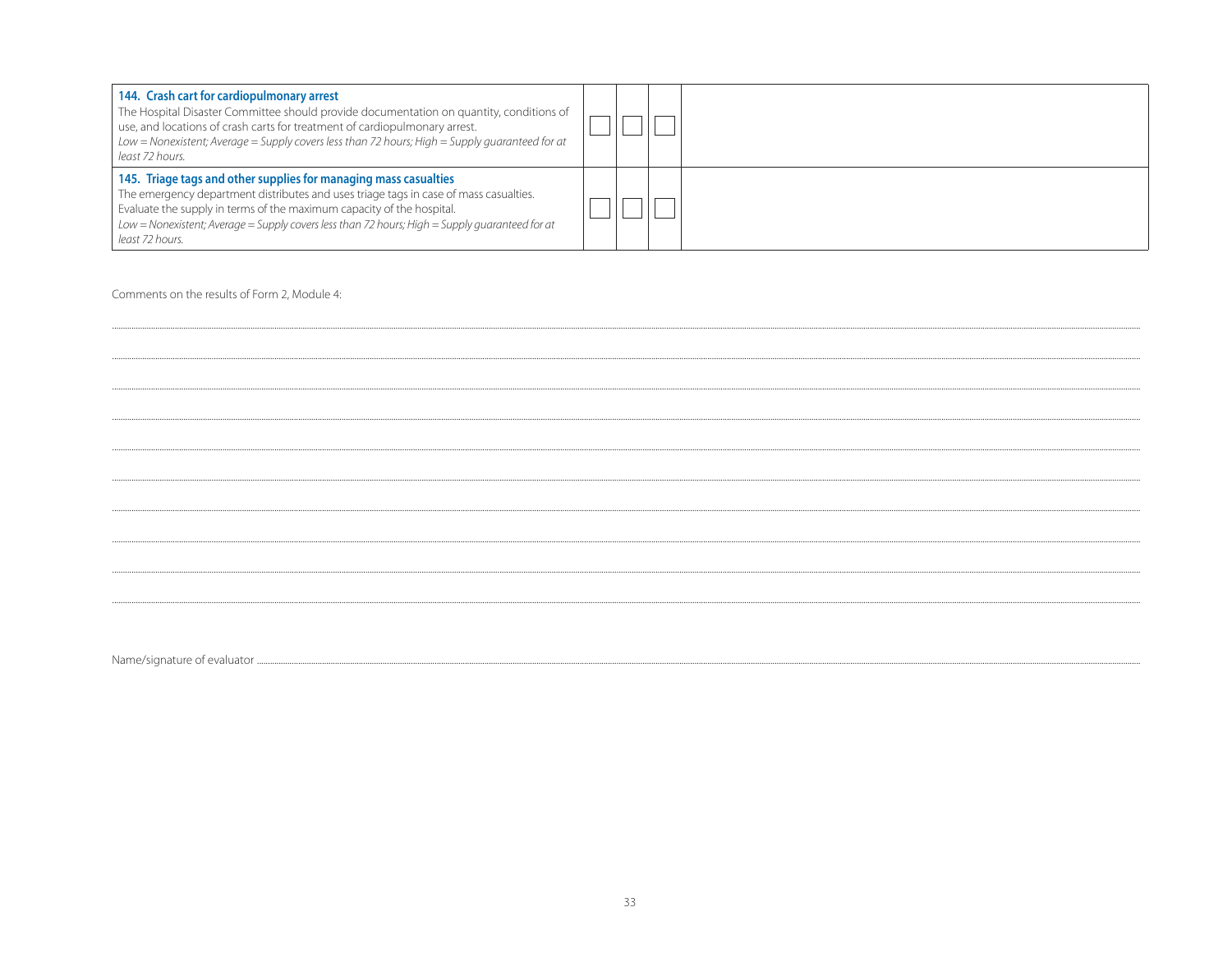## BIBLIOGRAPHY

- 1.- Pan American Health Organization. 2005. Safe hospitals: a collective responsibility. A global measure of disaster. Washington D.C.: PAHO/WHO.
- 2.- Pan American Health Organization. 2005. Planeamiento hospitalario para casos de desastres. Compact Disc (CD). Washington, D. C.: PAHO/WHO.
- 3.- Pan American Health Organization. 2004. Guidelines for vulnerability reduction in the design of new health facilities. Washington, D.C.: PAHO/WHO.
- 4.- Pan American Health Organization. 2000. Principles of disaster mitigation in health facilities. Washington, D.C.: PAHO/WHO.
- 5.- Pan American Health Organization. 1995. Manual de simulacros hospitalarios de emergencia. Washington, D.C.: PAHO/WHO.